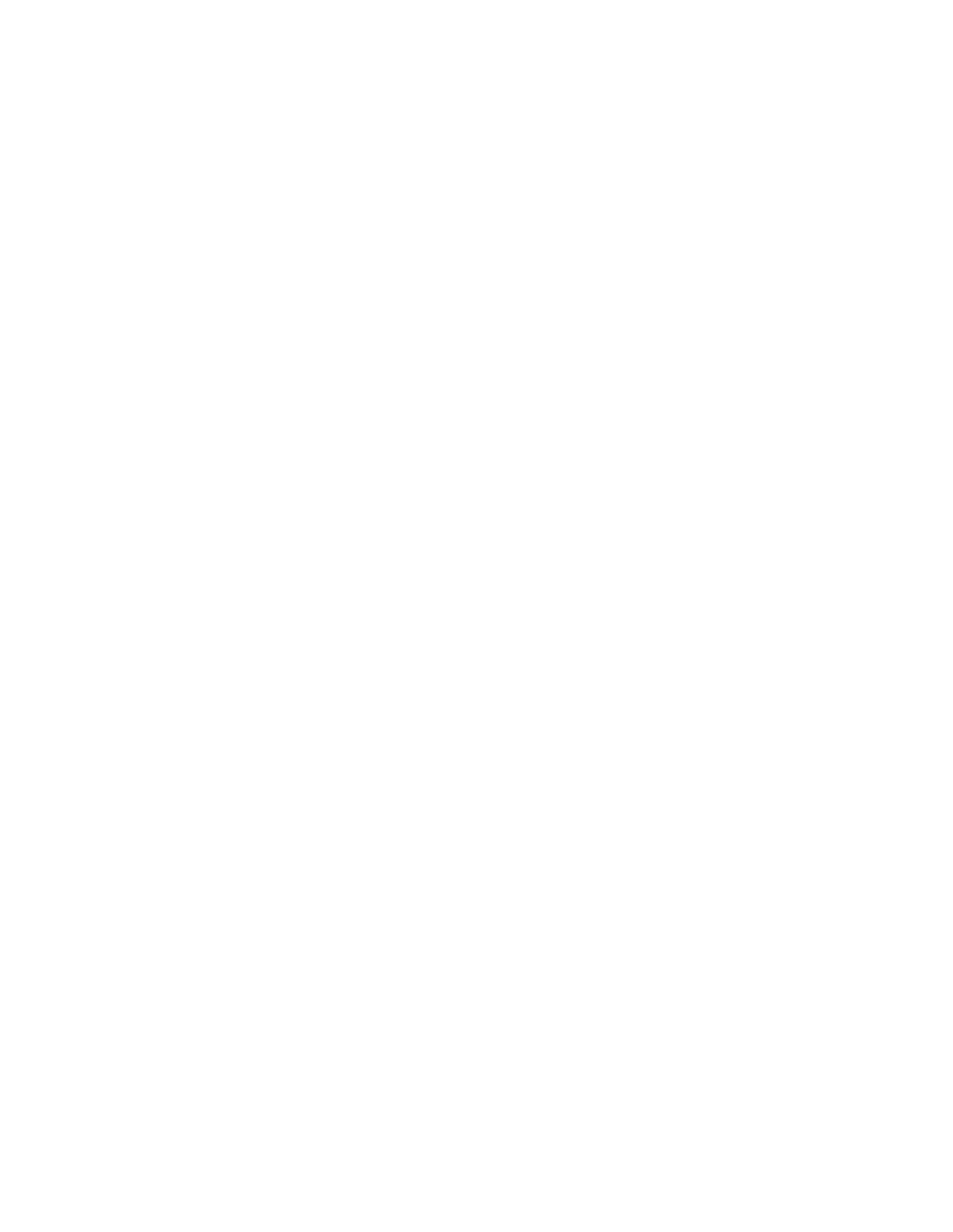# **CAPITAL METRO FTA AVAILABILITY STUDY**

# **2022**

**Colette Holt & Associates** 16 Carriage Hills · San Antonio, TX 78257 (773) 255-6844 colette.holt@mwbelaw.com facebook.com/MWBELAW . twitter: @mwbelaw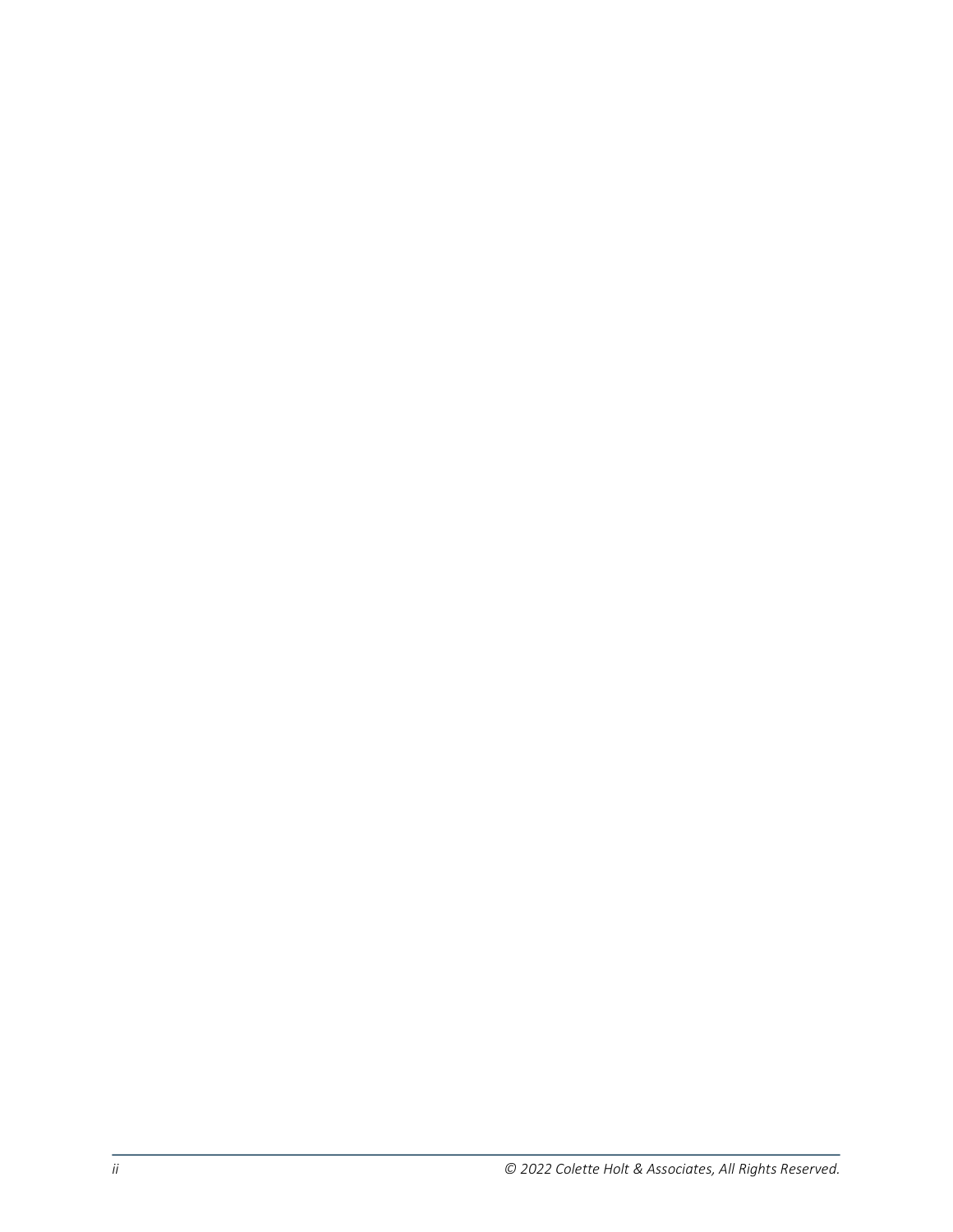# Table of Contents

# **Availability Study for Capital Metro's Federal Transit [Administration Funded Contracts . . . . . . . . . . . . . . . . . . . . . . .](#page-6-0) 1** [A. Contract Data Overview. . . . . . . . . . . . . . . . . . . . . . . . . . . . . . . . . . . . . . . . . . . . . . . . . . . . . . . . . 1](#page-6-1)

| . I WANDI IN MARKA MARKA MARKA NA KUWA MATA WA TANA MATA WA MATA WA MATA WA MATA WA MATA WA MATA WA MATA WA MA |
|----------------------------------------------------------------------------------------------------------------|
|                                                                                                                |
|                                                                                                                |
|                                                                                                                |
| C. Capital Metro's Utilization of DBEs in its Geographic and Product Market  5                                 |
| D. The Availability of DBEs in Capital Metro's Geographic and Product Market 11                                |
|                                                                                                                |
|                                                                                                                |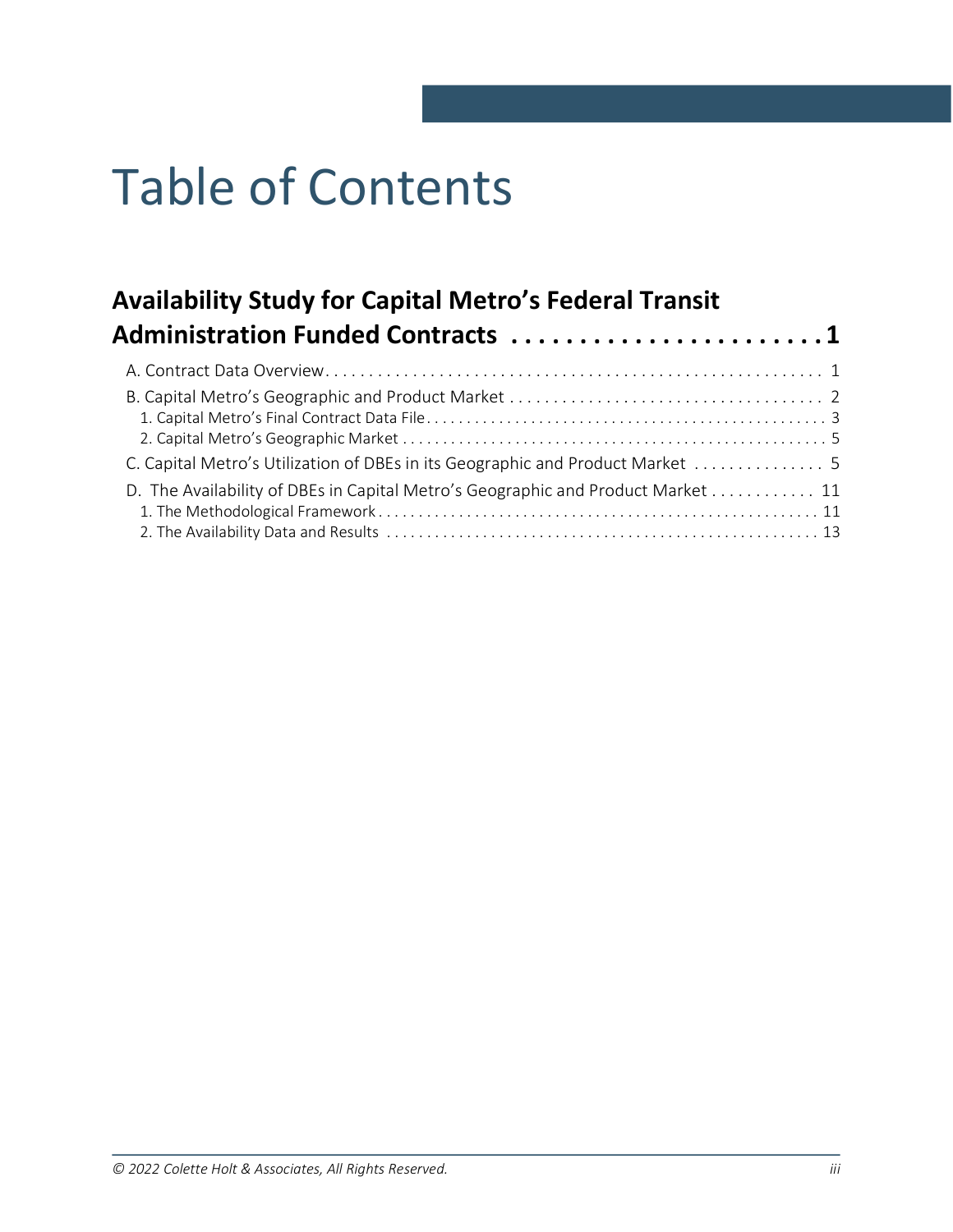City of Austin Disparity Study 2021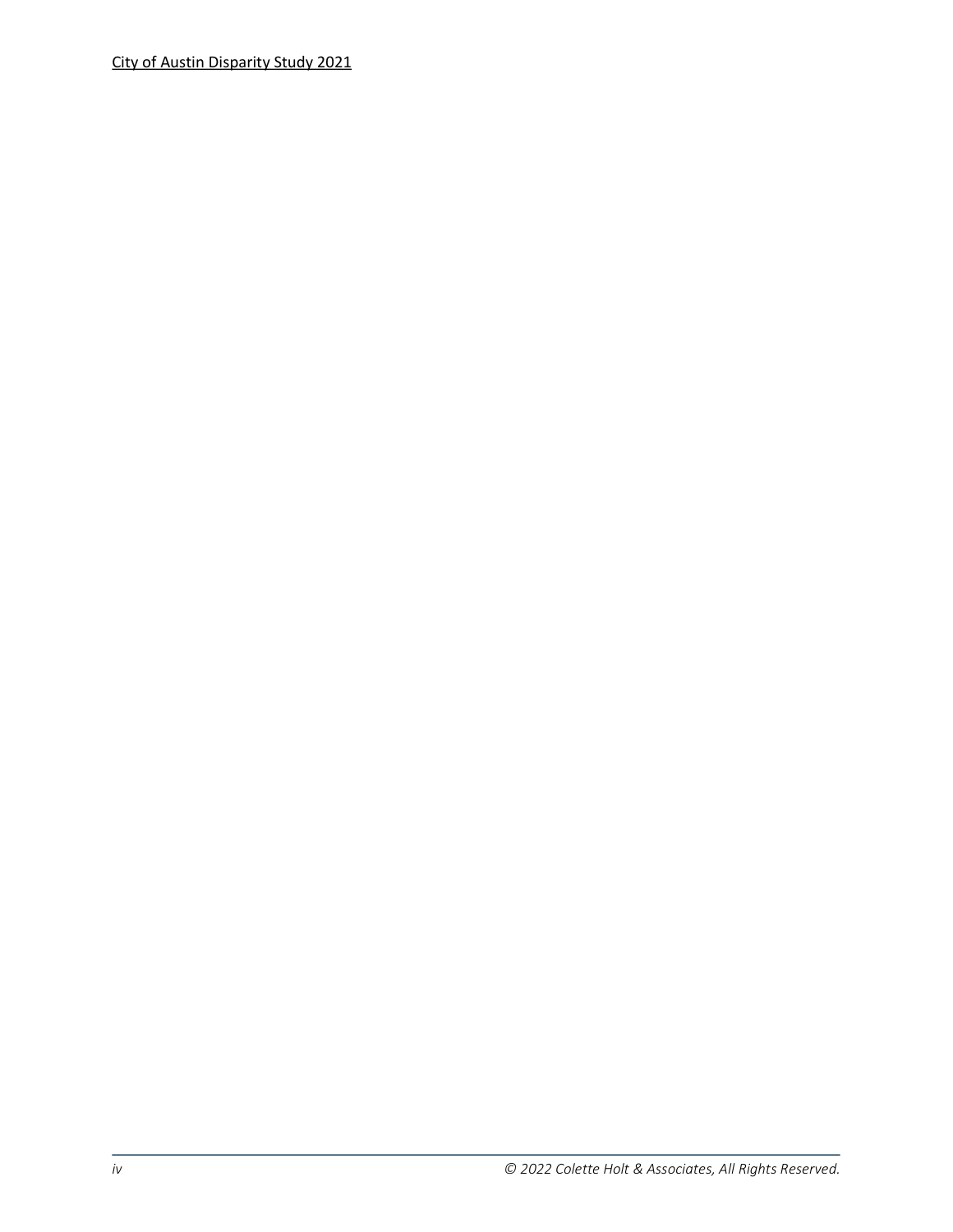# <span id="page-6-0"></span>**AVAILABILITY STUDY FOR CAPITAL METRO'S FEDERAL TRANSIT ADMINISTRATION FUNDED CONTRACTS**

## <span id="page-6-1"></span>**A. Contract Data Overview**

We analyzed data from Capital Metropolitan Transportation Authority's ("Cap Metro") Federal Transportation Administration ("FTA") funded contracts for the period from October 1, 2016 through June 30, 2021. We constructed all the fields necessary for our analysis where they were missing in Cap Metro's contract records (*e.g.*, industry type; zip codes; six-digit North American Industry Classification System ("NAICS") codes of prime contractors and subcontractors; and Disadvantaged-owned Business Enterprise ("DBE") information, including payments, race, gender; etc.). Tables 1-1 and 1-2 provide data on the resulting Final Contract Data File ("FCDF").

| <b>Contract Type</b> | <b>Total Contracts</b> | <b>Share of Total</b><br><b>Contracts</b> |
|----------------------|------------------------|-------------------------------------------|
| Prime Contracts      | 30                     | 20.3%                                     |
| Subcontracts         | 118                    | 79.7%                                     |
| TOTAL                | 148                    | 100.0%                                    |

#### **Table 1-1: Final Contract Data File**

*Source: CHA analysis of Cap Metro data*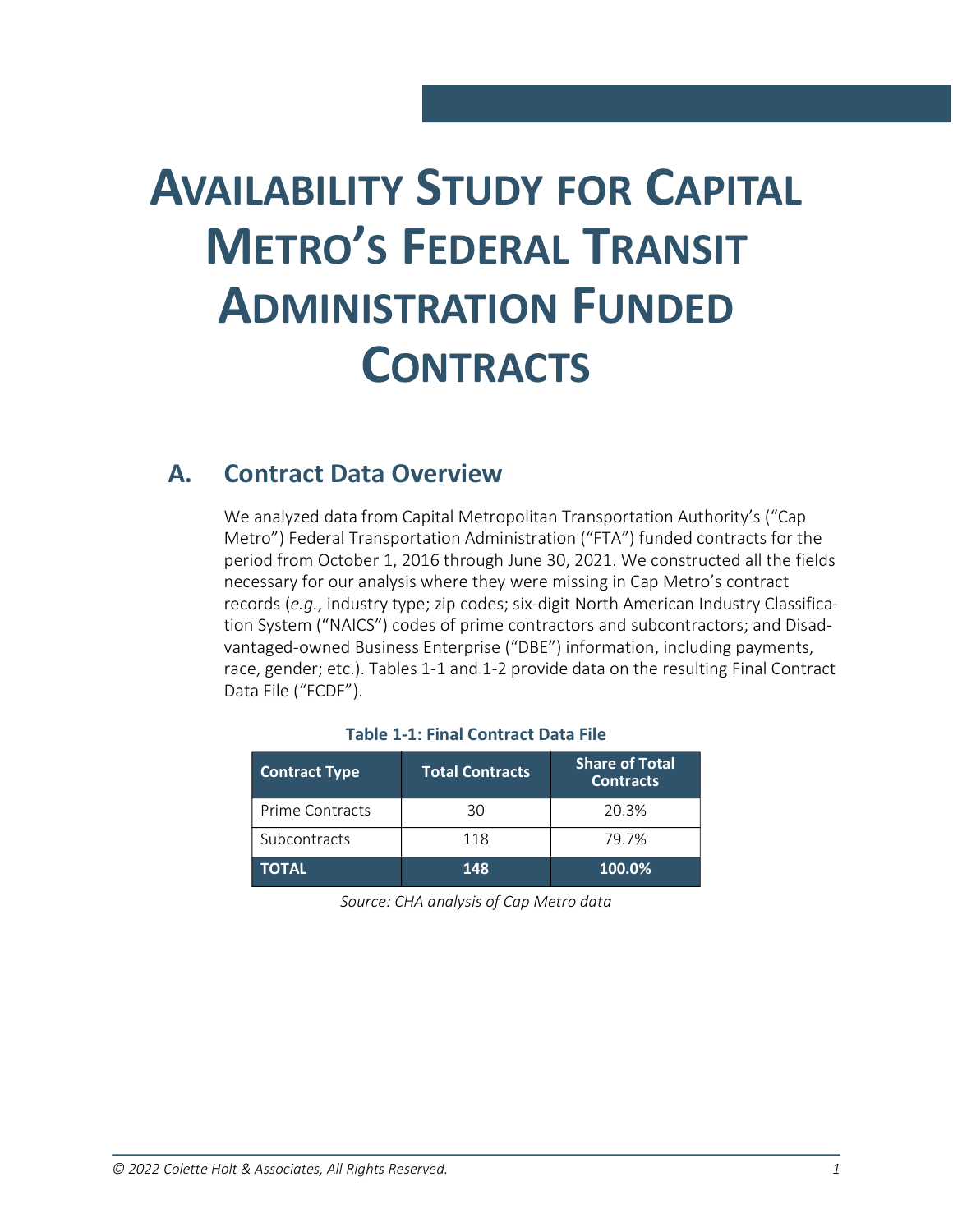| <b>Business Type</b> | <b>Total Contract</b><br><b>Dollars</b> | <b>Share of Total</b><br><b>Contract Dollars</b> |  |  |
|----------------------|-----------------------------------------|--------------------------------------------------|--|--|
| Prime Contracts      | \$306,277,887.15                        | 82.4%                                            |  |  |
| Subcontracts         | \$65,643,802.14                         | 17.6%                                            |  |  |
| <b>TOTAL</b>         | 5371,921,689.29                         | 100.0%                                           |  |  |

|  |  | <b>Table 1-2: Final Contract Data File Net Dollar Value</b> |  |  |  |
|--|--|-------------------------------------------------------------|--|--|--|
|--|--|-------------------------------------------------------------|--|--|--|

*Source: CHA analysis of Cap Metro data*

The following sections present our analysis of Cap Metro's FTA contracts. Our research was designed to assist Cap Metro to meet its regulatory obligation under 49 C.F.R. §26.45 to set its triennial goal for DBE participation in its FTA assisted contracts. First, we determined the geographic and product markets for the analysis. Next, we estimated the utilization of DBEs by Cap Metro. Finally, we used the FCDF, in combination with other databases (as described below), to calculate DBE unweighted and weighted availability in Cap Metro's marketplace.

## <span id="page-7-0"></span>**B. Capital Metro's Geographic and Product Market**

The federal courts and the DBE program regulations<sup>1</sup> require that a USDOT recipient narrowly tailor its DBE program elements to its geographic market area. This element of the analysis must be empirically established.<sup>2</sup> The accepted approach is to analyze those detailed industries, as defined by six-digit NAICS codes.<sup>3</sup> that make up at least 75% of the prime contract and subcontract payments for the study period.4 The determination of Cap Metro's geographic and product market required three steps:

- 1. Develop the Final Contract Data File to determine the product market. These results are provided in Table 1-3.
- 2. Identify the geographic market.

3. www.census.gov/eos/www/naics.

<sup>1.</sup> *City of Richmond v. J.A. Croson Co.*, 488 U.S. 469, 508 (1989) (Richmond was specifically faulted for including minority contractors from across the country in its program based on the national evidence that supported the USDOT DBE program); *see* 49 C.F.R. §26.45(c); https://www.transportation.gov/osdbu/disadvantaged-business-enterprise/tips-goalsetting-disadvantaged-business-enterprise ("D. Explain How You Determined Your Local Market Area.… your local market area is the area in which the substantial majority of the contractors and subcontractors with which you do business are located and the area in which you spend the substantial majority of your contracting dollars.").

<sup>2.</sup> *Concrete Works of Colorado, Inc. v. City and County of Denver*, 36 F.3d 1513, 1520 (10th Cir. 1994) (to confine data to strict geographic boundaries would ignore "economic reality").

<sup>4.</sup> J. Wainwright and C. Holt, *Guidelines for Conducting a Disparity and Availability Study for the Federal DBE Program*, National Academies of Sciences, Engineering, and Medicine, 2010 ("*National Disparity Study Guidelines*").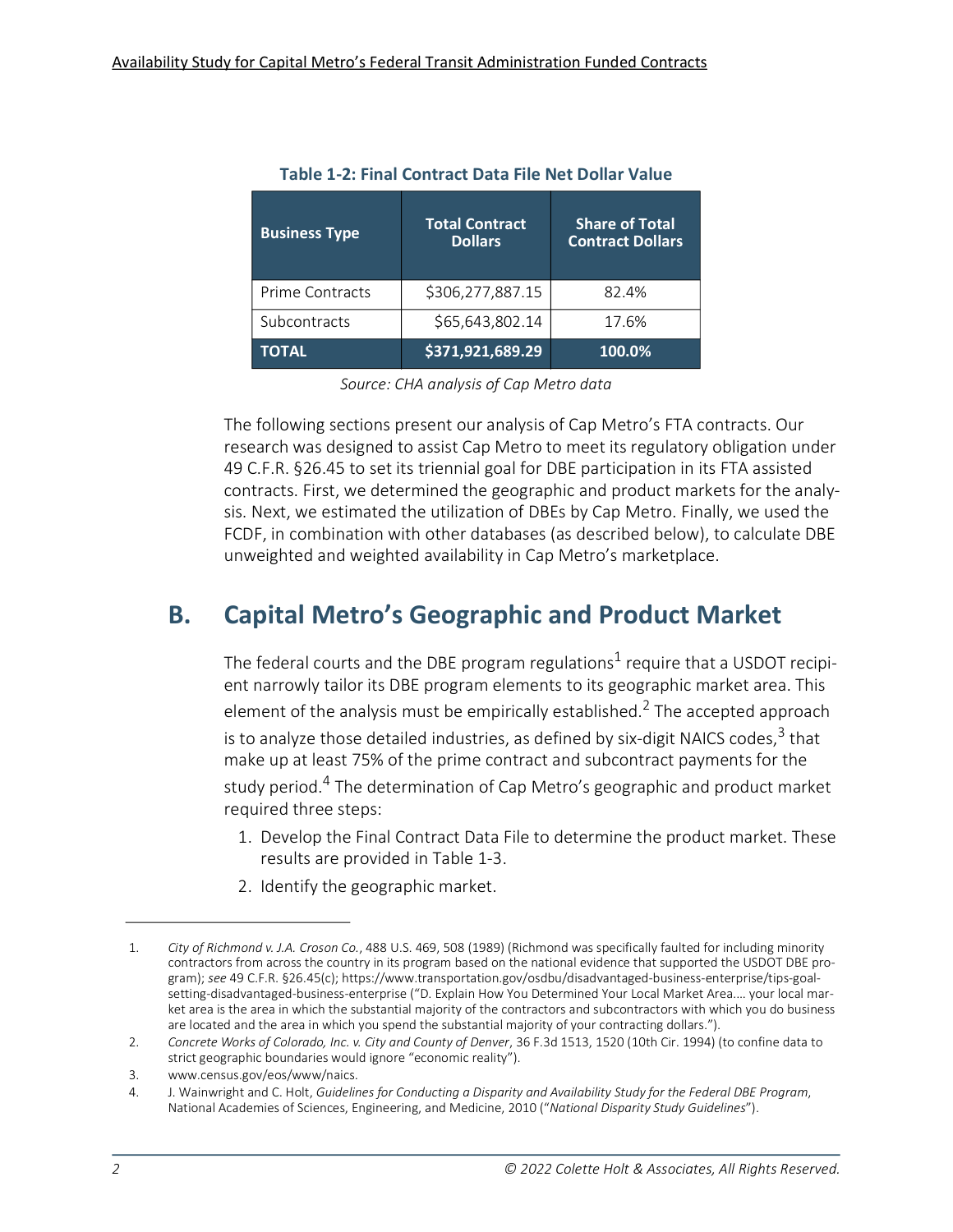3. Determine the product market given the geographic parameters. Table 1-4 presents these results.

### <span id="page-8-0"></span>**1. Capital Metro's Final Contract Data File**

The FCDF, which establishes Cap Metro's product market, consisted of 45 NAICS codes, with a total contract dollar value of \$371,921,689. Table 1-3 presents each NAICS code with its share of the total contract dollar value. The NAICS codes are presented from the code with the largest share to the code with the smallest share.

| <b>NAICS</b> | <b>NAICS Code Description</b>                                               | <b>Pct Contract</b><br><b>Dollars</b> | <b>Cumulative Pct</b><br><b>Contract Dollars</b> |
|--------------|-----------------------------------------------------------------------------|---------------------------------------|--------------------------------------------------|
| 485999       | All Other Transit and Ground Passenger<br>Transportation                    | 32.2%                                 | 32.2%                                            |
| 238210       | Electrical Contractors and Other Wiring<br><b>Installation Contractors</b>  | 17.8%                                 | 49.9%                                            |
| 485991       | Special Needs Transportation                                                | 13.3%                                 | 63.2%                                            |
| 541330       | <b>Engineering Services</b>                                                 | 9.0%                                  | 72.3%                                            |
| 236220       | Commercial and Institutional Building<br>Construction                       | 7.0%                                  | 79.3%                                            |
| 237990       | Other Heavy and Civil Engineering Construction                              | 4.7%                                  | 84.0%                                            |
| 541380       | <b>Testing Laboratories</b>                                                 | 2.6%                                  | 86.6%                                            |
| 238220       | Plumbing, Heating, and Air-Conditioning<br>Contractors                      | 2.5%                                  | 89.1%                                            |
| 237310       | Highway, Street, and Bridge Construction                                    | 2.2%                                  | 91.3%                                            |
| 541611       | Administrative Management and General<br>Management Consulting Services     | 1.7%                                  | 93.0%                                            |
| 541511       | <b>Custom Computer Programming Services</b>                                 | 1.0%                                  | 94.0%                                            |
| 541990       | All Other Professional, Scientific, and Technical<br>Services               | 0.7%                                  | 94.7%                                            |
| 811192       | Car Washes                                                                  | 0.7%                                  | 95.4%                                            |
| 541614       | Process, Physical Distribution, and Logistics<br><b>Consulting Services</b> | 0.7%                                  | 96.1%                                            |
| 541613       | Marketing Consulting Services                                               | 0.7%                                  | 96.8%                                            |
| 238910       | <b>Site Preparation Contractors</b>                                         | 0.5%                                  | 97.3%                                            |

#### **Table 1-3: Industry Percentage Distribution of Capital Metro Contracts by Dollars**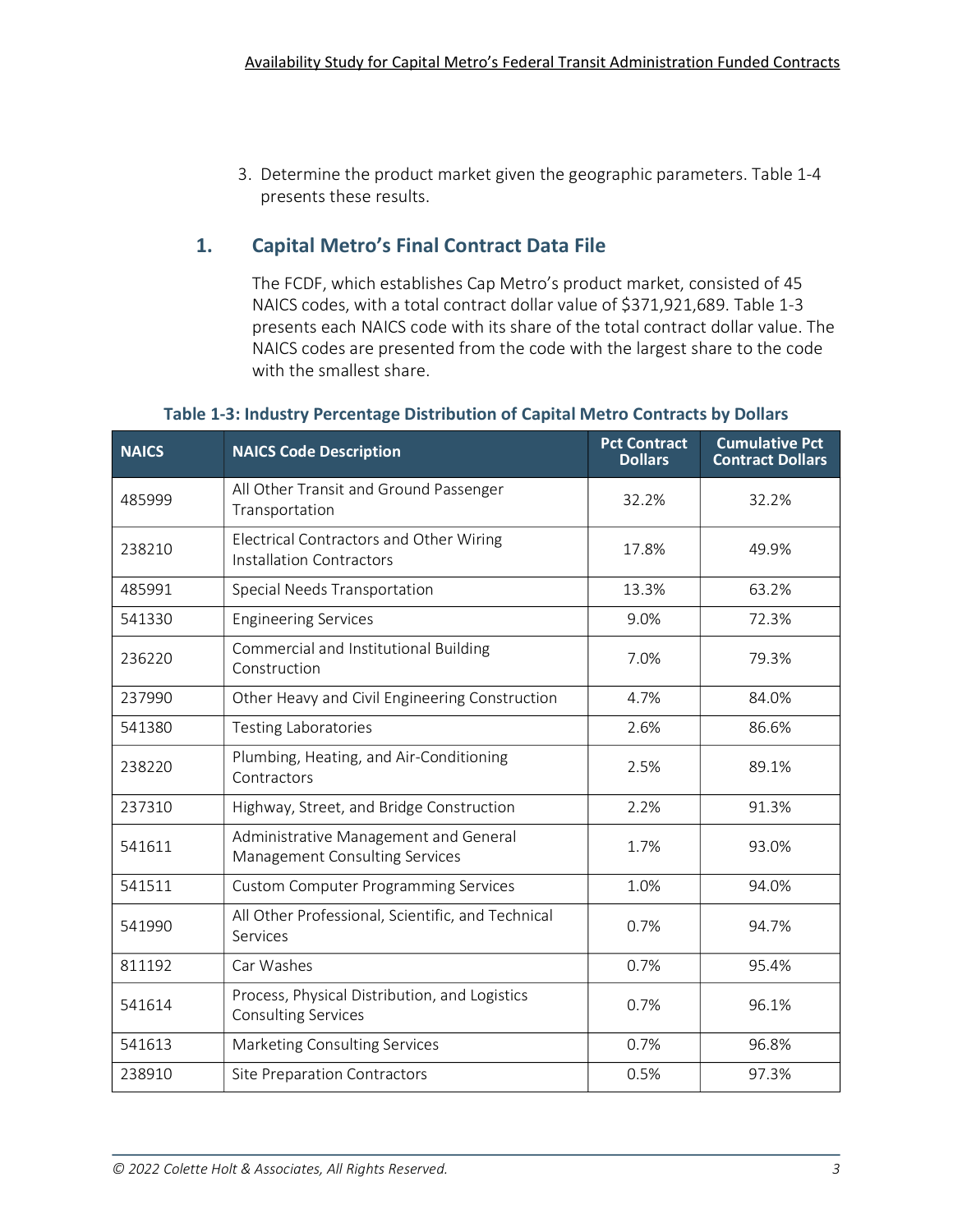| <b>NAICS</b> | <b>NAICS Code Description</b>                                                                         | <b>Pct Contract</b><br><b>Dollars</b> | <b>Cumulative Pct</b><br><b>Contract Dollars</b> |
|--------------|-------------------------------------------------------------------------------------------------------|---------------------------------------|--------------------------------------------------|
| 423320       | Brick, Stone, and Related Construction Material<br>Merchant Wholesalers                               | 0.4%                                  | 97.7%                                            |
| 541370       | Surveying and Mapping (except Geophysical)<br>Services                                                | 0.3%                                  | 98.0%                                            |
| 423110       | Automobile and Other Motor Vehicle Merchant<br>Wholesalers                                            | 0.3%                                  | 98.3%                                            |
| 541310       | Architectural Services                                                                                | 0.2%                                  | 98.6%                                            |
| 541820       | <b>Public Relations Agencies</b>                                                                      | 0.2%                                  | 98.8%                                            |
| 484220       | Specialized Freight (except Used Goods) Trucking,<br>Local                                            | 0.2%                                  | 98.9%                                            |
| 561730       | Landscaping Services                                                                                  | 0.1%                                  | 99.1%                                            |
| 561990       | All Other Support Services                                                                            | 0.1%                                  | 99.2%                                            |
| 541620       | <b>Environmental Consulting Services</b>                                                              | 0.1%                                  | 99.3%                                            |
| 423860       | Transportation Equipment and Supplies (except<br>Motor Vehicle) Merchant Wholesalers                  | 0.1%                                  | 99.4%                                            |
| 423610       | Electrical Apparatus and Equipment, Wiring<br>Supplies, and Related Equipment Merchant<br>Wholesalers | 0.1%                                  | 99.6%                                            |
| 237130       | Power and Communication Line and Related<br><b>Structures Construction</b>                            | 0.1%                                  | 99.6%                                            |
| 315210       | Cut and Sew Apparel Contractors                                                                       | 0.1%                                  | 99.7%                                            |
| 423120       | Motor Vehicle Supplies and New Parts Merchant<br>Wholesalers                                          | 0.1%                                  | 99.8%                                            |
| 541910       | Marketing Research and Public Opinion Polling                                                         | 0.1%                                  | 99.9%                                            |
| 423390       | Other Construction Material Merchant<br>Wholesalers                                                   | 0.04%                                 | 99.90%                                           |
| 541410       | <b>Interior Design Services</b>                                                                       | 0.02%                                 | 99.91%                                           |
| 512110       | Motion Picture and Video Production                                                                   | 0.02%                                 | 99.93%                                           |
| 238110       | Poured Concrete Foundation and Structure<br>Contractors                                               | 0.01%                                 | 99.94%                                           |
| 238390       | Other Building Finishing Contractors                                                                  | 0.01%                                 | 99.95%                                           |
| 611430       | Professional and Management Development<br><b>Training</b>                                            | 0.01%                                 | 99.96%                                           |
| 561920       | Convention and Trade Show Organizers                                                                  | 0.01%                                 | 99.97%                                           |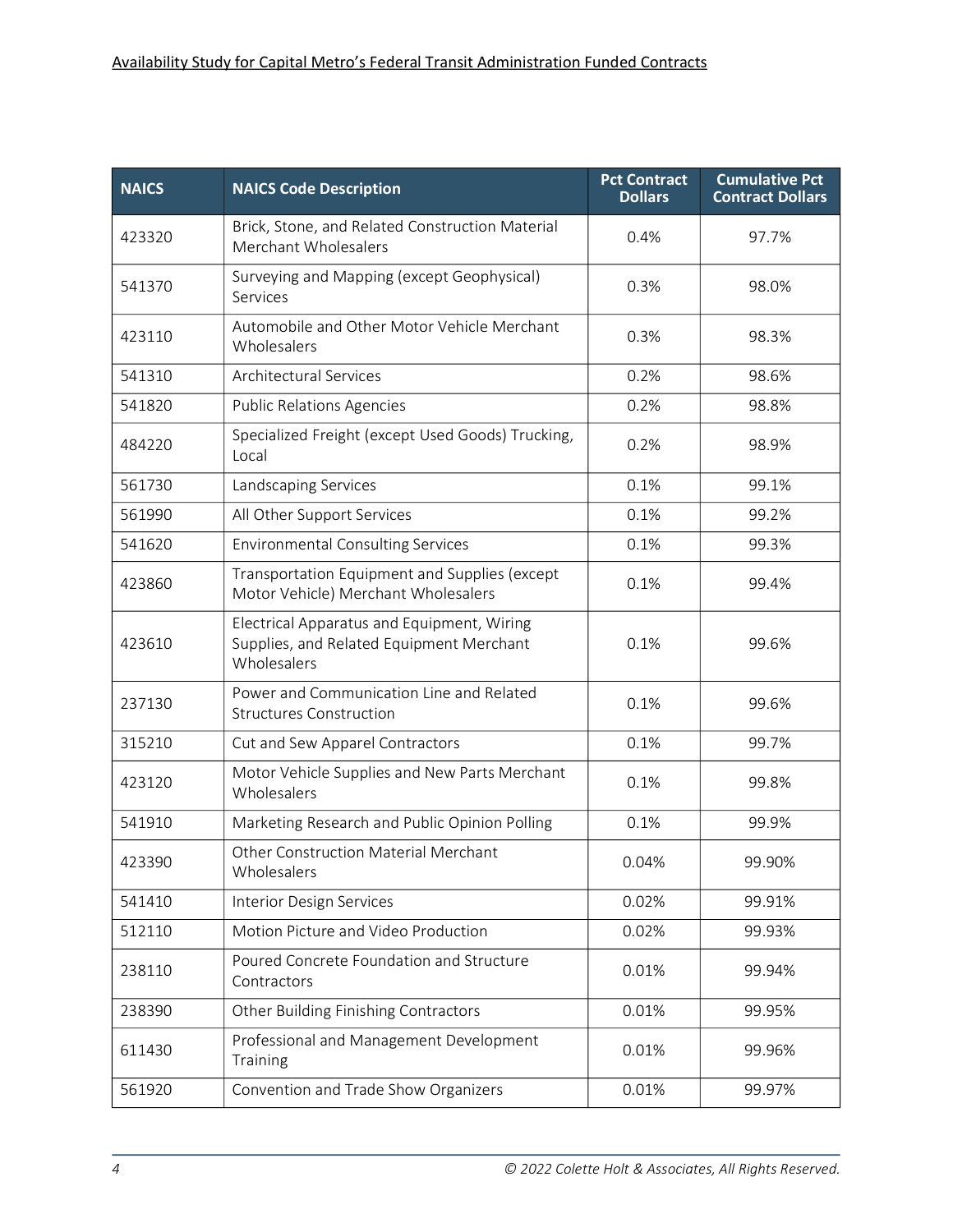| <b>NAICS</b> | <b>NAICS Code Description</b>                             | <b>Pct Contract</b><br><b>Dollars</b> | <b>Cumulative Pct</b><br><b>Contract Dollars</b> |
|--------------|-----------------------------------------------------------|---------------------------------------|--------------------------------------------------|
| 423990       | Other Miscellaneous Durable Goods Merchant<br>Wholesalers | 0.01%                                 | 99.98%                                           |
| 541340       | <b>Drafting Services</b>                                  | 0.005%                                | 99.988%                                          |
| 541922       | Commercial Photography                                    | 0.003%                                | 99.991%                                          |
| 561720       | Janitorial Services                                       | 0.003%                                | 99.993%                                          |
| 541320       | Landscape Architectural Services                          | 0.002%                                | 99.996%                                          |
| 238990       | All Other Specialty Trade Contractors                     | 0.002%                                | 99.998%                                          |
| 531320       | Offices of Real Estate Appraisers                         | 0.002%                                | 100.000%                                         |
| <b>TOTAL</b> |                                                           | 100.0%                                |                                                  |

*Source: CHA analysis of Cap Metro data*

### <span id="page-10-0"></span>**2. Capital Metro's Geographic Market**

To determine the geographic market area, we applied the standard of identifying the firm locations that account for at least 75% of contract and subcontract dollar payments in the FCDF. $5$  Firm location was determined by zip code and aggregated into counties as the geographic unit. The State of Texas accounted for 77.7% of the FCDF. When we examined the three primary counties of the Austin metropolitan area – Travis, Hays, and Williamson – captured 92.8% of the Texas contract dollars and 72.1% of the FCDF. As this came very close to the standard, we used these three counties as the geographic market.

## <span id="page-10-1"></span>**C. Capital Metro's Utilization of DBEs in its Geographic and Product Market**

Having determined Cap Metro's geographic market area, the next step was to determine the dollar value of its utilization of DBEs $^6$  as measured by net payments to prime firms and subcontractors and disaggregated by race and gender. There were 32 NAICS codes after constraining the FCDF by the geographic market; the dollar value of the contracts in these codes is \$268,262,295. Table 1-4 presents these data. We note that the contract dollar shares in Table 1-4 are equivalent to

<sup>5.</sup> *National Disparity Study Guidelines*, at p. 29.

<sup>6.</sup> For our analysis, the term "DBE" includes firms that are certified by government agencies and minority- and womanowned firms that are not certified. The inclusion of all minority- and female-owned businesses in the pool casts the broad net approved by the courts and that supports the remedial nature of these programs. *See Northern Contracting, Inc. v. Illinois Department of Transportation*, 473 F.3d 715, 723 (7th Cir. 2007) (The "remedial nature of the federal scheme militates in favor of a method of DBE availability calculation that casts a broader net.").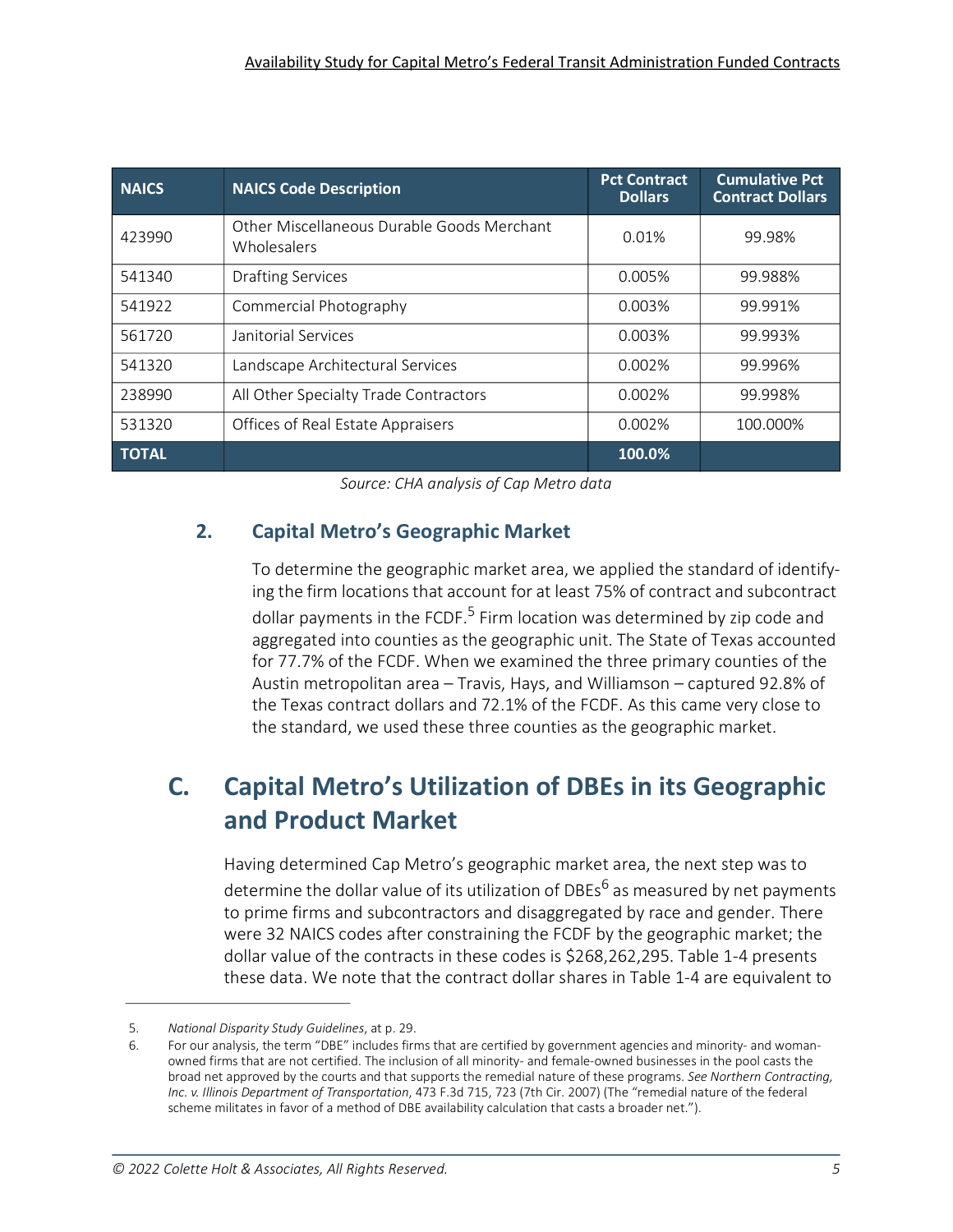the weight of spending in each NAICS code. These data were used to calculate weighted availability<sup>7</sup> from unweighted availability, as discussed below.

| <b>NAICS</b> | <b>NAICS Code Description</b>                                           | <b>Total Contract</b><br><b>Dollars</b> | <b>Pct Total</b><br><b>Contract Dollars</b> |
|--------------|-------------------------------------------------------------------------|-----------------------------------------|---------------------------------------------|
| 485999       | All Other Transit and Ground Passenger<br>Transportation                | \$119,684,928                           | 44.6%                                       |
| 485991       | Special Needs Transportation                                            | \$49,367,920                            | 18.4%                                       |
| 541330       | <b>Engineering Services</b>                                             | \$32,915,010                            | 12.3%                                       |
| 236220       | Commercial and Institutional Building<br>Construction                   | \$26,040,888                            | 9.7%                                        |
| 237990       | Other Heavy and Civil Engineering<br>Construction                       | \$11,792,352                            | 4.4%                                        |
| 237310       | Highway, Street, and Bridge Construction                                | \$8,042,945                             | 3.0%                                        |
| 541611       | Administrative Management and General<br>Management Consulting Services | \$5,025,158                             | 1.9%                                        |
| 541613       | Marketing Consulting Services                                           | \$2,546,631                             | 0.9%                                        |
| 541990       | All Other Professional, Scientific, and Technical<br>Services           | \$2,467,085                             | 0.9%                                        |
| 541380       | <b>Testing Laboratories</b>                                             | \$2,333,934                             | 0.9%                                        |
| 423320       | Brick, Stone, and Related Construction<br>Material Merchant Wholesalers | \$1,614,342                             | 0.6%                                        |
| 541370       | Surveying and Mapping (except Geophysical)<br>Services                  | \$1,183,335                             | 0.4%                                        |
| 811192       | Car Washes                                                              | \$1,131,660                             | 0.4%                                        |
| 541310       | Architectural Services                                                  | \$877,463                               | 0.3%                                        |
| 541820       | <b>Public Relations Agencies</b>                                        | \$730,399                               | 0.3%                                        |
| 484220       | Specialized Freight (except Used Goods)<br>Trucking, Local              | \$569,875                               | 0.2%                                        |
| 561730       | Landscaping Services                                                    | \$515,631                               | 0.2%                                        |

**Table 1-4: NAICS Code Distribution of Contract Dollars in the Constrained Product Market**

<sup>7.</sup> *See* "Tips for Goal Setting in the Disadvantaged Business Enterprise Program" ("F. Wherever Possible, Use Weighting. Weighting can help ensure that your Step One Base Figure is as accurate as possible. While weighting is not required by the rule, it will make your goal calculation more accurate. For instance, if 90% of your contract dollars will be spent on heavy construction and 10% on trucking, you should weight your calculation of the relative availability of firms by the same percentages.") (emphasis in the original), https://www.transportation.gov/osdbu/disadvantaged-business-enterprise/tips-goal-setting-disadvantaged-business-enterprise.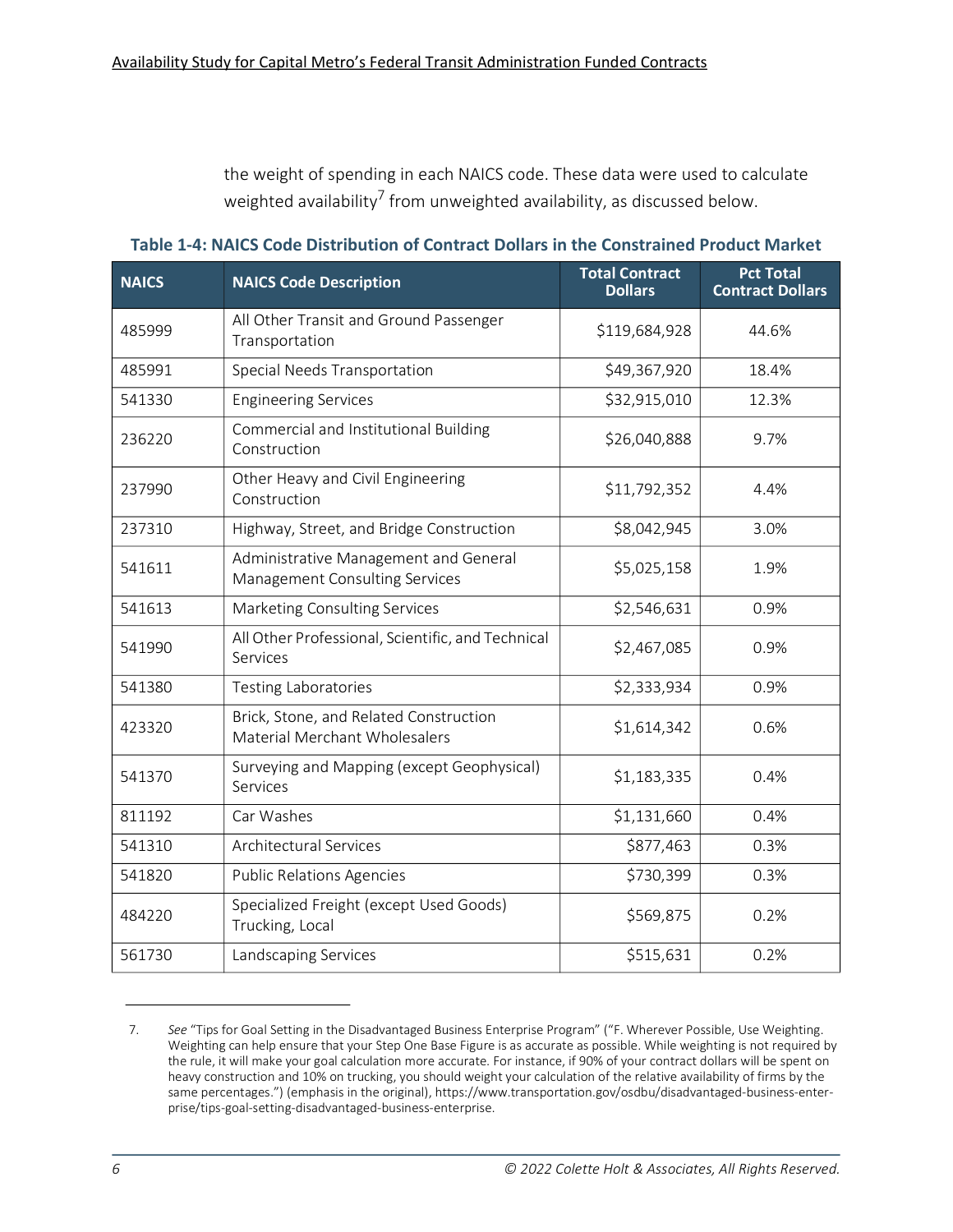| <b>NAICS</b> | <b>NAICS Code Description</b>                                               | <b>Total Contract</b><br><b>Dollars</b> | <b>Pct Total</b><br><b>Contract Dollars</b> |
|--------------|-----------------------------------------------------------------------------|-----------------------------------------|---------------------------------------------|
| 541620       | <b>Environmental Consulting Services</b>                                    | \$481,833                               | 0.2%                                        |
| 238210       | Electrical Contractors and Other Wiring<br><b>Installation Contractors</b>  | \$254,448                               | 0.1%                                        |
| 541910       | Marketing Research and Public Opinion Polling                               | \$188,952                               | 0.1%                                        |
| 423390       | Other Construction Material Merchant<br>Wholesalers                         | \$163,222                               | 0.1%                                        |
| 541410       | Interior Design Services                                                    | \$67,046                                | 0.02%                                       |
| 512110       | Motion Picture and Video Production                                         | \$62,270                                | 0.02%                                       |
| 238110       | Poured Concrete Foundation and Structure<br>Contractors                     | \$44,369                                | 0.02%                                       |
| 561920       | Convention and Trade Show Organizers                                        | \$36,500                                | 0.01%                                       |
| 423990       | Other Miscellaneous Durable Goods Merchant<br>Wholesalers                   | \$36,383                                | 0.01%                                       |
| 541614       | Process, Physical Distribution, and Logistics<br><b>Consulting Services</b> | \$35,460                                | 0.01%                                       |
| 541340       | <b>Drafting Services</b>                                                    | \$14,750                                | 0.01%                                       |
| 541922       | Commercial Photography                                                      | \$10,890                                | 0.004%                                      |
| 561720       | Janitorial Services                                                         | \$10,866                                | 0.004%                                      |
| 541320       | Landscape Architectural Services                                            | \$8,695                                 | 0.003%                                      |
| 531320       | Offices of Real Estate Appraisers                                           | \$7,055                                 | 0.003%                                      |
| <b>TOTAL</b> |                                                                             | \$268,262,295                           | 100.0%                                      |

*Source: CHA analysis of Cap Metro data*

Tables 1-5 and 1-6 present data on Cap Metro's DBE utilization, measured in contract dollars and percentage of contract dollars.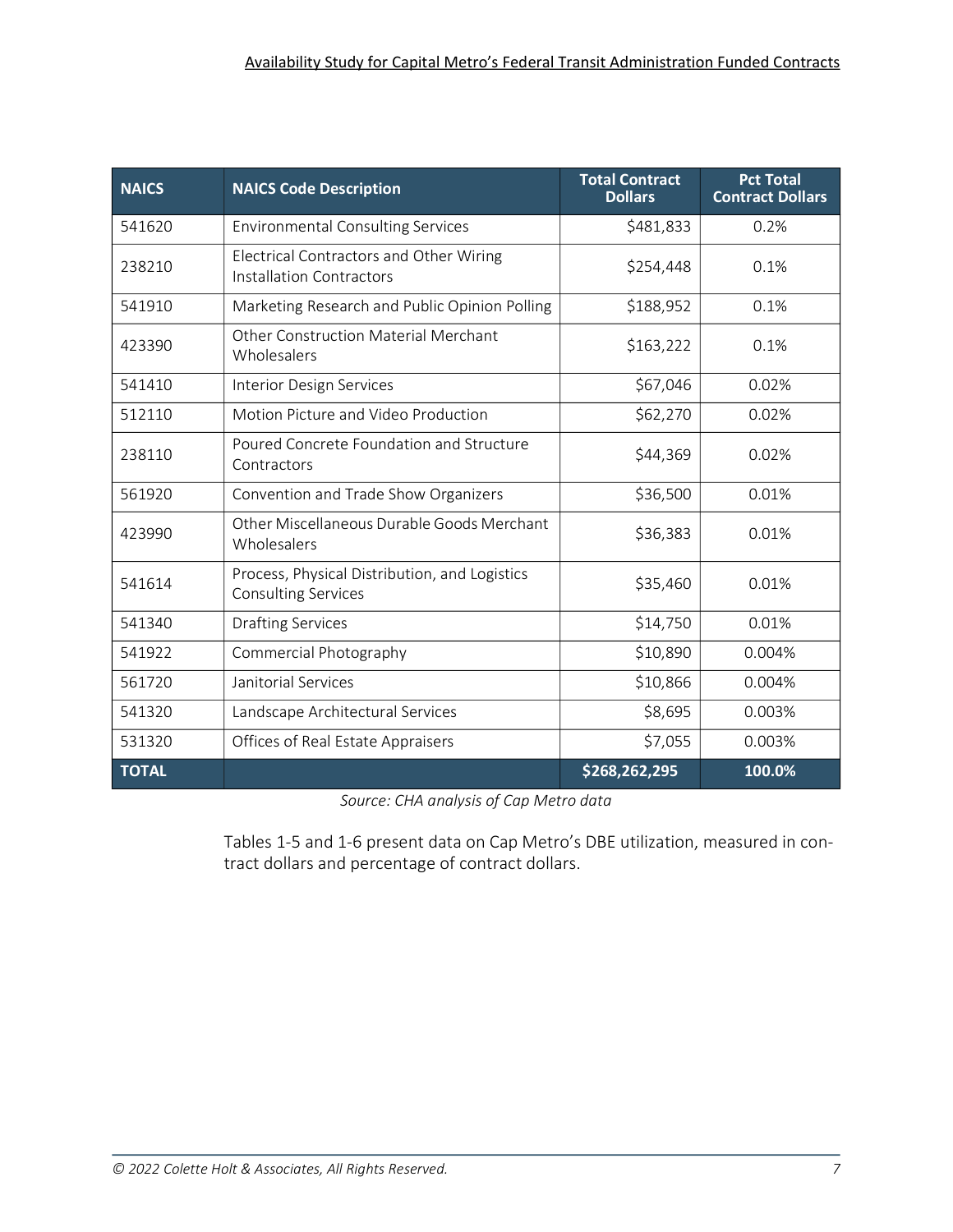| (total dollars) |               |                 |              |                           |              |               |                |               |  |  |
|-----------------|---------------|-----------------|--------------|---------------------------|--------------|---------------|----------------|---------------|--|--|
| <b>NAICS</b>    | <b>Black</b>  | <b>Hispanic</b> | <b>Asian</b> | <b>Native</b><br>American | Woman        | <b>DBE</b>    | <b>Non-DBE</b> | <b>Total</b>  |  |  |
| 236220          | \$0           | \$0             | \$0          | \$0                       | \$205,841    | \$205,841     | \$25,835,048   | \$26,040,889  |  |  |
| 237310          | \$0           | \$32,286        | \$150,703    | \$0                       | \$145,852    | \$328,841     | \$7,714,104    | \$8,042,945   |  |  |
| 237990          | \$0           | \$1,670,933     | \$0          | \$0                       | \$0\$        | \$1,670,933   | \$10,121,419   | \$11,792,352  |  |  |
| 238110          | \$0           | \$44,369        | \$0          | \$0                       | \$0          | \$44,369      | \$0            | \$44,369      |  |  |
| 238210          | \$0           | \$254,448       | \$0          | \$0                       | \$0\$        | \$254,448     | \$0            | \$254,448     |  |  |
| 423320          | \$0           | \$1,614,342     | \$0          | \$0                       | \$0          | \$1,614,342   | \$0            | \$1,614,342   |  |  |
| 423390          | \$0           | \$0             | \$0          | \$163,222                 | \$0          | \$163,222     | \$0            | \$163,222     |  |  |
| 423990          | \$0           | \$0             | \$0          | \$0                       | \$36,383     | \$36,383      | \$0            | \$36,383      |  |  |
| 484220          | \$0           | \$493,700       | \$0          | \$0                       | \$76,175     | \$569,875     | \$0            | \$569,875     |  |  |
| 485991          | \$0           | \$0             | \$0          | \$0                       | \$49,367,920 | \$49,367,920  | \$0            | \$49,367,920  |  |  |
| 485999          | \$119,684,928 | \$0             | \$0          | \$0                       | \$0          | \$119,684,928 | \$0            | \$119,684,928 |  |  |
| 512110          | \$0           | \$62,270        | \$0          | \$0                       | \$0          | \$62,270      | \$0            | \$62,270      |  |  |
| 531320          | \$0           | \$0             | \$0          | \$0                       | \$2,500      | \$2,500       | \$4,555        | \$7,055       |  |  |
| 541310          | \$0           | \$0             | \$368,367    | \$0                       | \$101,715    | \$470,082     | \$407,381      | \$877,463     |  |  |
| 541320          | \$0           | \$8,695         | \$0          | \$0                       | \$0          | \$8,695       | \$0            | \$8,695       |  |  |
| 541330          | \$0           | \$453,580       | \$0          | \$4,012                   | \$3,808,694  | \$4,266,287   | \$28,648,723   | \$32,915,009  |  |  |
| 541340          | \$0           | \$0             | \$0          | \$0                       | \$0          | \$0           | \$14,750       | \$14,750      |  |  |
| 541370          | \$0           | \$0             | \$0          | \$0                       | \$1,183,335  | \$1,183,335   | \$0            | \$1,183,335   |  |  |
| 541380          | \$0           | \$0             | \$0          | \$0                       | \$847,115    | \$847,115     | \$1,486,819    | \$2,333,934   |  |  |
| 541410          | \$0           | \$0             | \$0          | \$0                       | \$67,046     | \$67,046      | \$0            | \$67,046      |  |  |
| 541611          | \$0           | \$0             | \$0          | \$29,540                  | \$154,150    | \$183,690     | \$4,841,469    | \$5,025,158   |  |  |

### **Table 1-5: Distribution of Contract Dollars by Race and Gender**

Availability

Study

for

Capital

Metro's

Federal

Transit

Administration

Funded

Contracts

*©*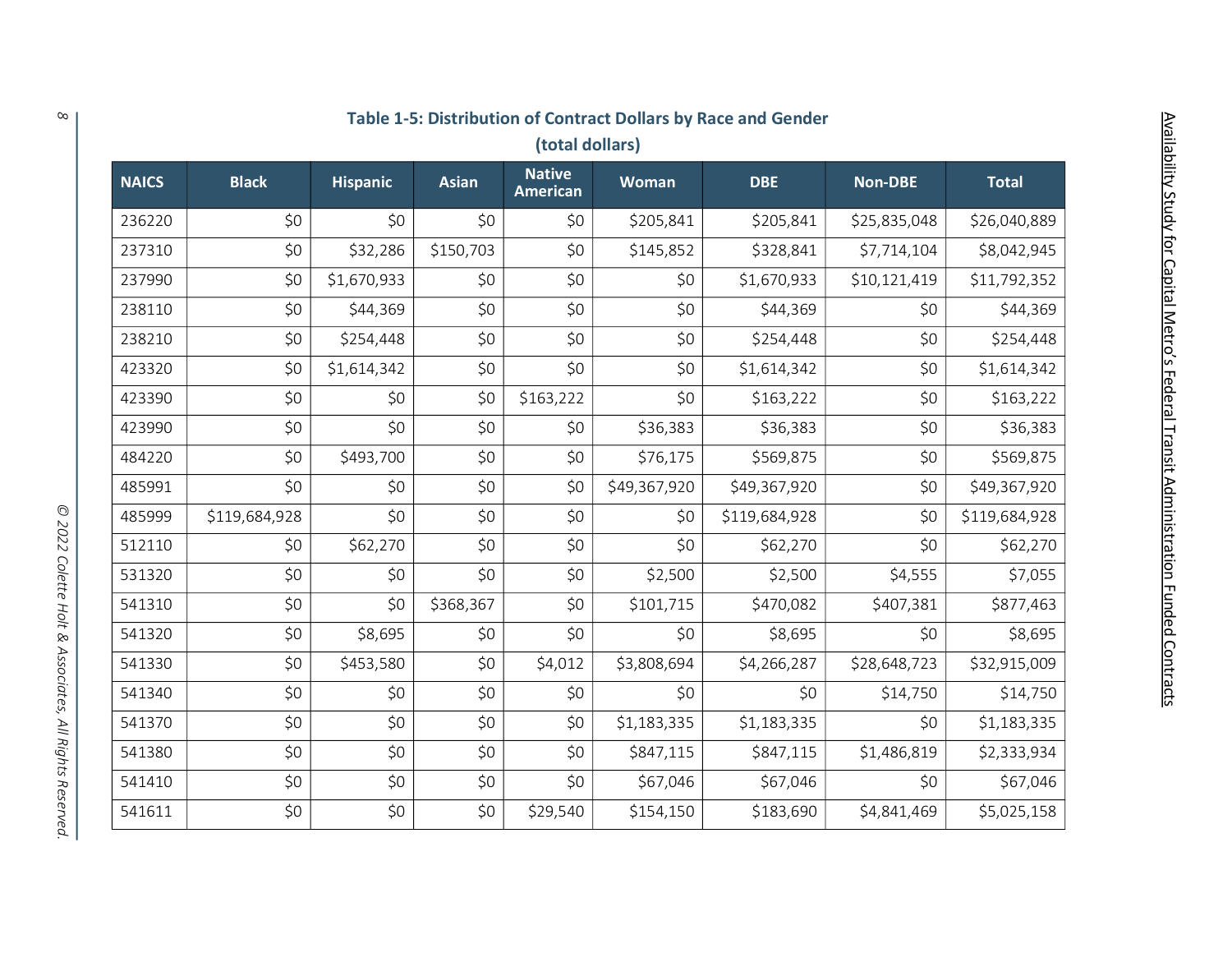| <b>NAICS</b> | <b>Black</b>  | <b>Hispanic</b> | <b>Asian</b> | <b>Native</b><br><b>American</b> | <b>Woman</b> | <b>DBE</b>    | <b>Non-DBE</b> | <b>Total</b>  |
|--------------|---------------|-----------------|--------------|----------------------------------|--------------|---------------|----------------|---------------|
| 541613       | \$0           | \$137,739       | \$0          | \$0                              | \$2,408,892  | \$2,546,631   | \$0            | \$2,546,631   |
| 541614       | \$0           | \$0             | \$35,460     | \$0                              | \$0          | \$35,460      | \$0            | \$35,460      |
| 541620       | \$0           | \$0             | \$1,125      | \$0                              | \$480,708    | \$481,833     | \$0            | \$481,833     |
| 541820       | \$82,786      | \$187,162       | \$0          | \$0                              | \$460,451    | \$730,399     | \$0            | \$730,399     |
| 541910       | \$0           | \$0\$           | \$0          | \$0                              | \$188,952    | \$188,952     | \$0            | \$188,952     |
| 541922       | \$0           | \$8,340         | \$0          | \$0                              | \$0          | \$8,340       | \$2,550        | \$10,890      |
| 541990       | \$9,228       | \$0             | \$0          | \$0                              | \$580,162    | \$589,390     | \$1,877,695    | \$2,467,085   |
| 561720       | \$0           | \$0             | \$0          | \$0                              | \$10,866     | \$10,866      | \$0            | \$10,866      |
| 561730       | \$360,601     | \$155,030       | \$0          | \$0                              | \$0          | \$515,631     | \$0            | \$515,631     |
| 561920       | \$0           | \$36,500        | \$0          | \$0                              | \$0          | \$36,500      | \$0            | \$36,500      |
| 811192       | \$1,131,660   | \$0             | \$0          | \$0                              | \$0          | \$1,131,660   | \$0            | \$1,131,660   |
| <b>Total</b> | \$121,269,203 | \$5,159,394     | \$555,655    | \$196,775                        | \$60,126,755 | \$187,307,782 | \$80,954,513   | \$268,262,295 |

Availability

Study

for

Capital

Metro's

Federal

Transit

Administration

Funded

Contracts

*Source: CHA analysis of Cap Metro data*

*9*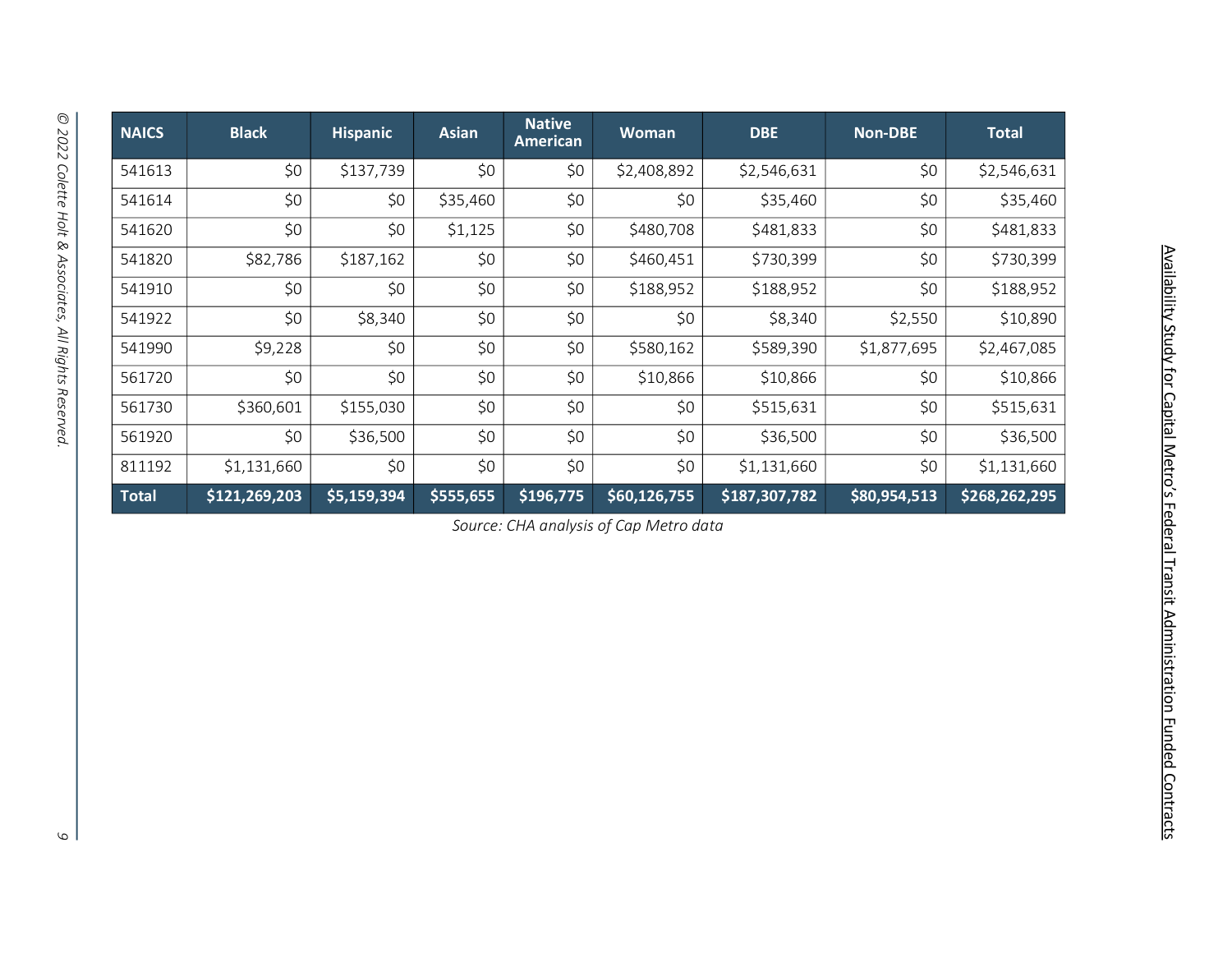| <b>NAICS</b> | <b>Black</b> | <b>Hispani</b><br>c. | <b>Asian</b> | <b>Native</b><br><b>American</b> | <b>White</b><br><b>Woman</b> | <b>DBE</b> | <b>Non-DBE</b> | <b>Total</b> |
|--------------|--------------|----------------------|--------------|----------------------------------|------------------------------|------------|----------------|--------------|
| 236220       | 0.0%         | 0.0%                 | 0.0%         | 0.0%                             | 0.8%                         | 0.8%       | 99.2%          | 100.0%       |
| 237310       | 0.0%         | 0.4%                 | 1.9%         | 0.0%                             | 1.8%                         | 4.1%       | 95.9%          | 100.0%       |
| 237990       | 0.0%         | 14.2%                | 0.0%         | 0.0%                             | 0.0%                         | 14.2%      | 85.8%          | 100.0%       |
| 238110       | 0.0%         | 100.0%               | 0.0%         | 0.0%                             | 0.0%                         | 100.0%     | 0.0%           | 100.0%       |
| 238210       | 0.0%         | 100.0%               | 0.0%         | 0.0%                             | 0.0%                         | 100.0%     | 0.0%           | 100.0%       |
| 423320       | 0.0%         | 100.0%               | 0.0%         | 0.0%                             | 0.0%                         | 100.0%     | 0.0%           | 100.0%       |
| 423390       | 0.0%         | 0.0%                 | 0.0%         | 100.0%                           | 0.0%                         | 100.0%     | 0.0%           | 100.0%       |
| 423990       | 0.0%         | 0.0%                 | 0.0%         | 0.0%                             | 100.0%                       | 100.0%     | 0.0%           | 100.0%       |
| 484220       | 0.0%         | 86.6%                | 0.0%         | 0.0%                             | 13.4%                        | 100.0%     | 0.0%           | 100.0%       |
| 485991       | 0.0%         | 0.0%                 | 0.0%         | 0.0%                             | 100.0%                       | 100.0%     | 0.0%           | 100.0%       |
| 485999       | 100.0%       | 0.0%                 | 0.0%         | 0.0%                             | 0.0%                         | 100.0%     | 0.0%           | 100.0%       |
| 512110       | 0.0%         | 100.0%               | 0.0%         | 0.0%                             | 0.0%                         | 100.0%     | 0.0%           | 100.0%       |
| 531320       | 0.0%         | 0.0%                 | 0.0%         | 0.0%                             | 35.4%                        | 35.4%      | 64.6%          | 100.0%       |
| 541310       | 0.0%         | 0.0%                 | 42.0%        | 0.0%                             | 11.6%                        | 53.6%      | 46.4%          | 100.0%       |
| 541320       | 0.0%         | 100.0%               | 0.0%         | 0.0%                             | 0.0%                         | 100.0%     | 0.0%           | 100.0%       |
| 541330       | 0.0%         | 1.4%                 | 0.0%         | 0.0%                             | 11.6%                        | 13.0%      | 87.0%          | 100.0%       |
| 541340       | 0.0%         | 0.0%                 | 0.0%         | 0.0%                             | 0.0%                         | 0.0%       | 100.0%         | 100.0%       |
| 541370       | 0.0%         | 0.0%                 | 0.0%         | 0.0%                             | 100.0%                       | 100.0%     | 0.0%           | 100.0%       |
| 541380       | 0.0%         | 0.0%                 | 0.0%         | 0.0%                             | 36.3%                        | 36.3%      | 63.7%          | 100.0%       |
| 541410       | 0.0%         | 0.0%                 | 0.0%         | 0.0%                             | 100.0%                       | 100.0%     | 0.0%           | 100.0%       |
| 541611       | 0.0%         | 0.0%                 | 0.0%         | 0.6%                             | 3.1%                         | 3.7%       | 96.3%          | 100.0%       |
| 541613       | 0.0%         | 5.4%                 | 0.0%         | 0.0%                             | 94.6%                        | 100.0%     | 0.0%           | 100.0%       |
| 541614       | 0.0%         | 0.0%                 | 100.0%       | 0.0%                             | 0.0%                         | 100.0%     | 0.0%           | 100.0%       |
| 541620       | 0.0%         | 0.0%                 | 0.2%         | 0.0%                             | 99.8%                        | 100.0%     | 0.0%           | 100.0%       |
| 541820       | 11.3%        | 25.6%                | 0.0%         | 0.0%                             | 63.0%                        | 100.0%     | 0.0%           | 100.0%       |
| 541910       | 0.0%         | 0.0%                 | 0.0%         | 0.0%                             | 100.0%                       | 100.0%     | 0.0%           | 100.0%       |
| 541922       | 0.0%         | 76.6%                | 0.0%         | 0.0%                             | 0.0%                         | 76.6%      | 23.4%          | 100.0%       |
| 541990       | 0.4%         | 0.0%                 | 0.0%         | 0.0%                             | 23.5%                        | 23.9%      | 76.1%          | 100.0%       |

### **Table 1-6: Percentage Distribution of Contract Dollars by Race and Gender (share of total dollars)**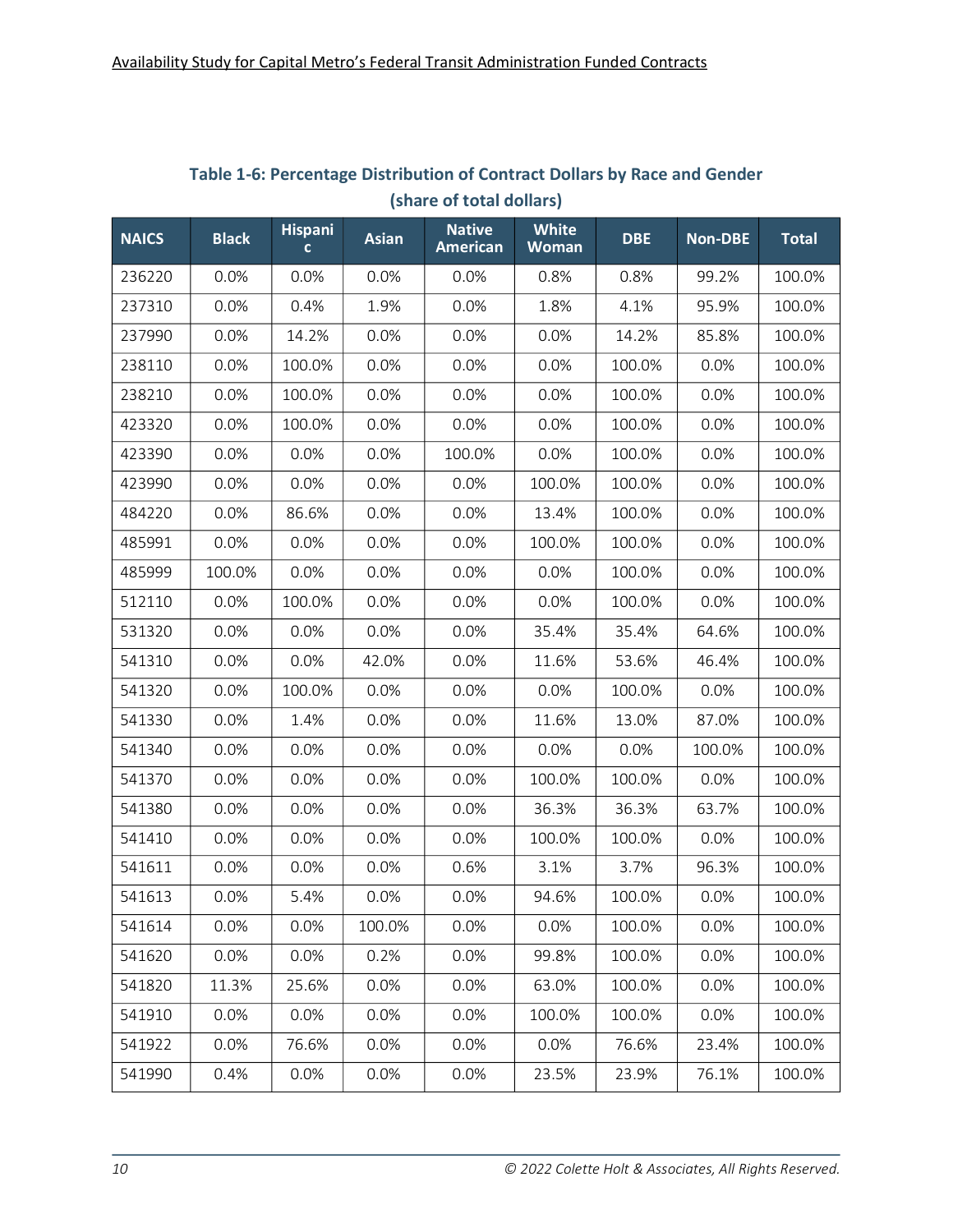| <b>NAICS</b> | <b>Black</b> | <b>Hispani</b><br>c | <b>Asian</b> | <b>Native</b><br><b>American</b> | <b>White</b><br><b>Woman</b> | <b>DBE</b> | <b>Non-DBE</b> | <b>Total</b> |
|--------------|--------------|---------------------|--------------|----------------------------------|------------------------------|------------|----------------|--------------|
| 561720       | $0.0\%$      | $0.0\%$             | $0.0\%$      | $0.0\%$                          | 100.0%                       | 100.0%     | $0.0\%$        | 100.0%       |
| 561730       | 69.9%        | 30.1%               | 0.0%         | $0.0\%$                          | $0.0\%$                      | 100.0%     | 0.0%           | 100.0%       |
| 561920       | 0.0%         | 100.0%              | 0.0%         | $0.0\%$                          | 0.0%                         | 100.0%     | 0.0%           | 100.0%       |
| 811192       | 100.0%       | 0.0%                | 0.0%         | $0.0\%$                          | 0.0%                         | 100.0%     | 0.0%           | 100.0%       |
| <b>Total</b> | 45.2%        | 1.9%                | 0.2%         | 0.1%                             | 22.4%                        | 69.8%      | 30.2%          | 100.0%       |

*Source: CHA analysis of Cap Metro data*

## <span id="page-16-0"></span>**D. The Availability of DBEs in Capital Metro's Geographic and Product Market**

### <span id="page-16-1"></span>**1. The Methodological Framework**

Estimates of the availability of DBEs in Cap Metro's geographic and product market are a critical component of Cap Metro's compliance with its constitutional and regulatory obligations to ensure its DBE program is narrowly tailored. The courts and the DBE program regulations require that the availability estimates reflect the number of "ready, willing and able" firms that can perform on specific types of work involved in the recipient's prime contracts and associated subcontracts; general population is legally irrelevant.<sup>8</sup> The availability estimates should form the basis for the agency's triennial DBE goal and to set narrowly tailored contract goals.

We applied the "custom census" approach, with refinements, to estimating availability. The courts and the National Model Disparity Study Guidelines<sup>9</sup> have recognized this methodology as superior to the other methods for at least four reasons:

- First, it provides an internally consistent and rigorous "apples to apples" comparison between firms in the availability numerator and those in the denominator. Other approaches often have different definitions for the firms in the numerator (*e.g.*, certified DBEs or firms that respond to a survey) and the denominator (e.g., registered vendors or the Census Bureau's County Business Patterns data).
- Second, by examining a comprehensive group of firms, it "casts a broader net" beyond those known to the agency. As recognized by the courts, this

<sup>8.</sup> 49 C.F.R. §25.45(c).

<sup>9.</sup> *National Disparity Study Guidelines*, pp.57-58.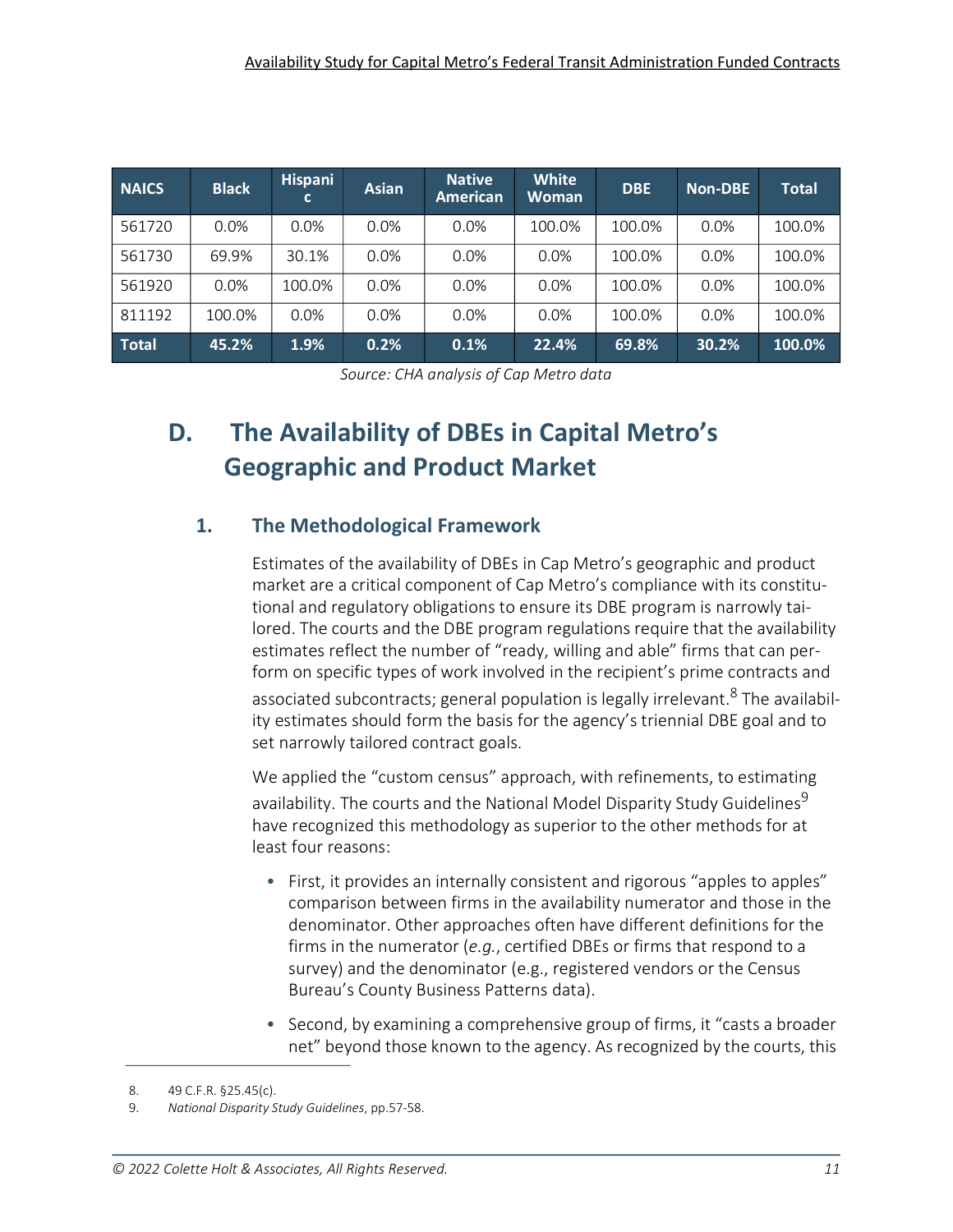comports with the remedial nature of contracting affirmative action programs by seeking to bring in businesses that have historically been excluded. Our methodology is less likely to be tainted by the effects of past and present discrimination than other methods, such as bidders' lists, because it seeks out firms in Cap Metro's market area that have not been able to access the agency's opportunities.

- Third, this approach is less impacted by variables affected by discrimination. Factors such as firm age, size, qualifications, and experience are all elements of business success where discrimination would be manifested. Several courts have held that the results of discrimination – which impact factors affecting capacity – should not be the benchmark for a program designed to ameliorate the effects of discrimination. They have acknowledged that minority and woman firms may be smaller, newer, and otherwise less competitive than non-M/W/ DBEs because of the very discrimination sought to be remedied by raceconscious contracting programs. Racial and gender differences in these "capacity" factors are the outcomes of discrimination and it is therefore inappropriate as a matter of economics and statistics to use them as "control" variables in a disparity study.<sup>10</sup>
- Fourth, it has been upheld by every court that has reviewed it, including most recently in the successful defense of the Illinois State Toll Highway's DBE program, for which we served as testifying experts.<sup>11</sup>

Using this framework, CHA utilized three databases to estimate availability:

- 1. The Final Contract Data File.
- 2. The Master M/W/DBE Directory compiled by CHA.
- 3. Dun & Bradstreet/Hoovers Database.

First, we eliminated any duplicate entries in the geographically constrained FCDF. Some firms received multiple contracts for work performed in the same NAICS codes. Without this elimination of duplicate listings, the availability database would be artificially large. This list of unique firms comprised the first component of the Study's availability determination.

To develop the Master Directory, we utilized the Texas Unified Certification Program Directory, the City of Austin's M/WBE Directory and Cap Metro Contract Data File to compile the Master Directory. We limited the firms we used in our analysis to those operating within Cap Metro's product market.

<sup>10.</sup> For a detailed discussion of the role of capacity in disparity studies, *see the National Disparity Study Guidelines*, Appendix B, "Understanding Capacity."

<sup>11.</sup> *Midwest Fence, Corp. v. U.S. Department of Transportation et al*., 840 F.3d 932 (2016); *see also Northern Contracting, Inc. v. Illinois Department of Transportation*, 473 F.3d 715 (7th Cir. 2007), *cert. denied*, 137 S.Ct. 2292 (2017).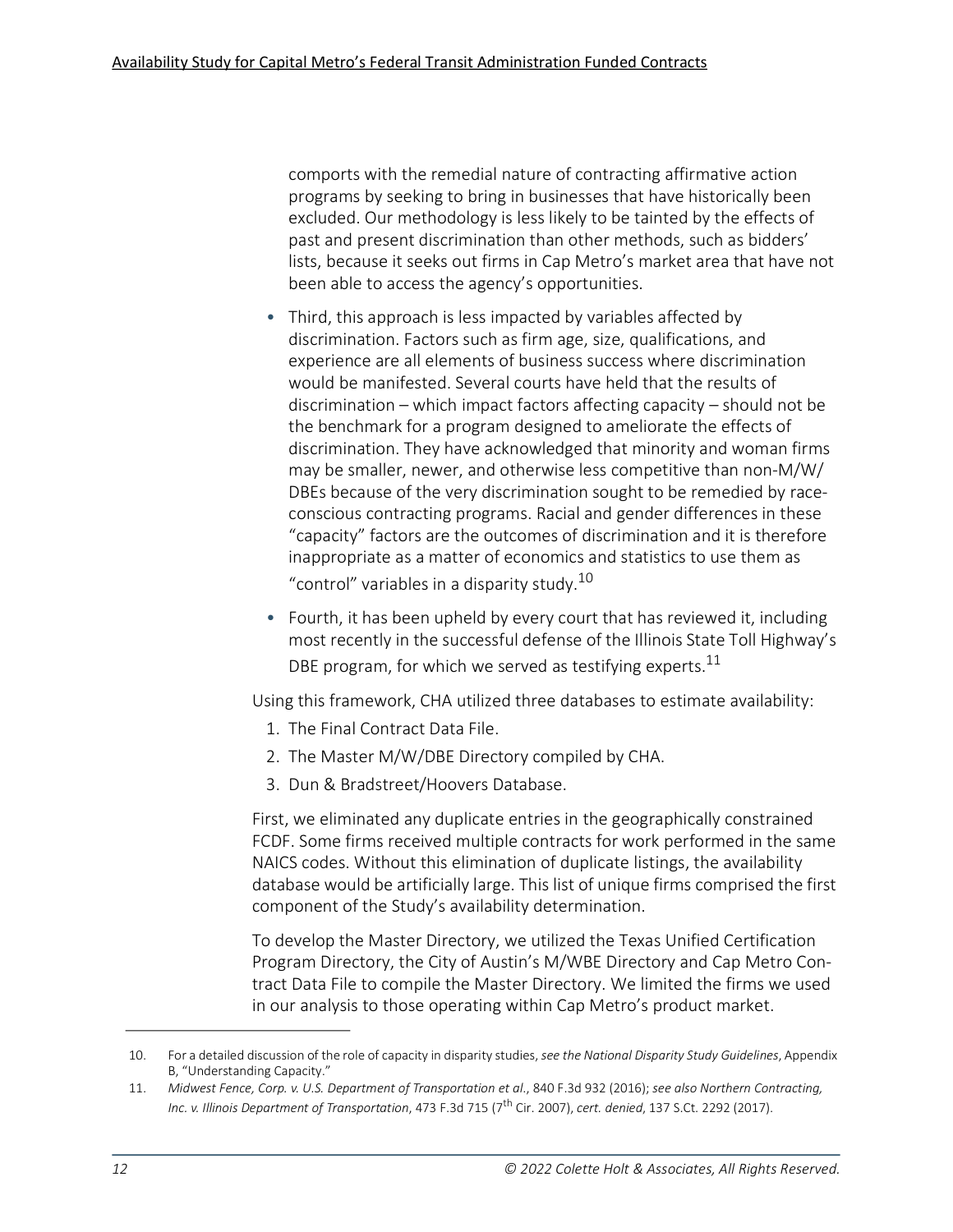We next developed a custom database from Hoovers, a Dun & Bradstreet company, for minority- and woman-owned firms and non-DBEs. Hoovers maintains a comprehensive, extensive and regularly updated listing of all firms conducting business. The database includes a vast amount of information on each firm, including location and detailed industry codes, and is the broadest publicly available data source for firm information. We purchased the information from Hoovers for the firms in the NAICS codes located in Cap Metro's market area in order to form our custom Dun & Bradstreet/Hoovers Database. In the initial download, the data from Hoovers simply identified a firm as being minorityowned.12 However, the company does keep detailed information on ethnicity (*i.e*., is the minority firm owner Black, Hispanic, Asian, or Native American). We obtained this additional information from Hoovers by special request.

The Hoovers database is the most comprehensive list of minority-owned and woman-owned businesses available. It is developed from the efforts of a national firm whose business is collecting business information. Hoovers builds its database from over 250 sources, including information from government sources and various associations, and its own efforts. Hoovers conducts an audit of the preliminary database prior to the public release of the data. That audit must result in a minimum of 94% accuracy. Once published, Hoovers has an established protocol to regularly refresh its data. This protocol involves updating any third-party lists that were used and contacting a selection of firms via Hoover's own call centers.

We merged these three databases to form an accurate estimate of firms available to work on Cap Metro contracts. For an extended explanation of how unweighted and weighted availability are calculated, please see Appendix A.

## <span id="page-18-0"></span>**2. The Availability Data and Results**

Tables 1-7 through 1-9 present data on:

- 1. The unweighted availability percentages by race and gender and by NAICS codes for Cap Metro's product market;
- 2. The weights used to adjust the unweighted numbers;<sup>13</sup> and
- 3. The final estimates of the weighted averages of the individual six-digit level NAICS availability estimates in Cap Metro's market area.

We "weighted" the availability data for two reasons. First, the weighted availability represents the share of total possible contractors for each demographic group, weighted by the distribution of contract dollars across the NAICS codes in which Cap Metro spends its dollars.

<sup>12.</sup> The variable is labeled: "Is Minority Owned" and values for the variable can be either "1" (for yes) or blank.

<sup>13.</sup> These weights are equivalent to the share of contract dollars presented in the previous section.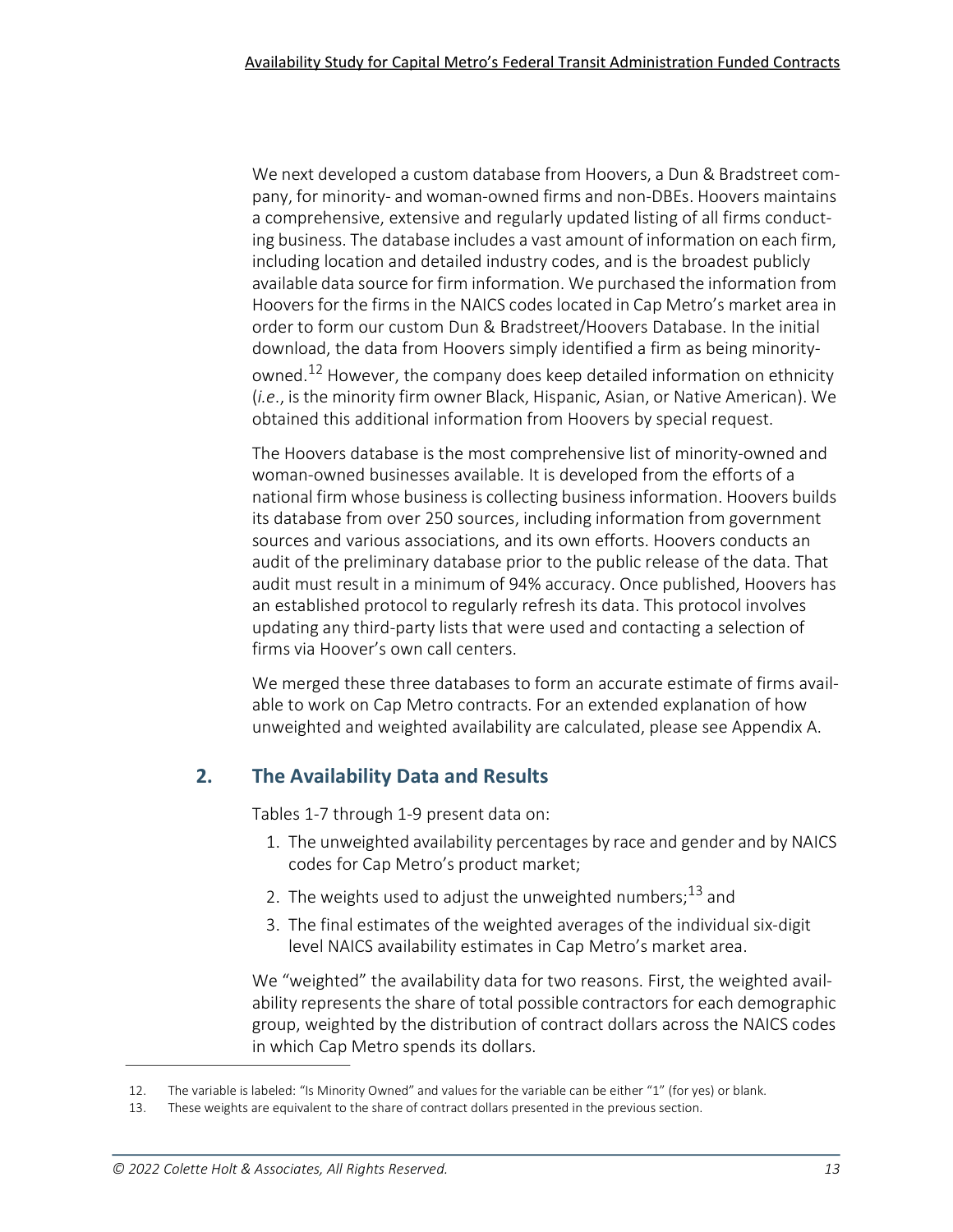Second, as recognized by USDOT in its *Tips for Goal Setting*, 14 weighting also reflects the importance of the availability of a demographic group in a particular NAICS code, that is, how important that NAICS code is to Cap Metro's contracting patterns. For example, in a hypothetical NAICS Code 123456, the total available firms are 100 and 60 of these firms are DBEs; hence, DBE availability would be 60%. However, if Cap Metro spends only one percent of its contract dollars in this NAICS code, then this high availability would be offset by the low level of spending in that NAICS code. In contrast, if Cap Metro spent 25% of its contract dollars in NAICS Code 123456, then the same availability would carry a greater weight.

To calculate the weighted availability for each NAICS code, we first determined the unweighted availability for each demographic group in each NAICS code (presented in Table 1-7). In the previous example, the unweighted availability for DBEs in NAICS Code 123456 is 60%. We then multiplied the unweighted availability by the share of Cap Metro spending in that NAICS code presented in Table 1-8. This share is the *weight*. Using the previous example, where Cap Metro spending in NAICS Code 123456 was one percent, the component of DBE weighted availability for NAICS Code 123456 would be 0.006: 60% multiplied by one percent.

We performed this calculation for each NAICS code and then summed all of the individual components for each demographic group to determine the weighted availability for that group. The results of this calculation are presented in Table 1-9.

| <b>NAICS</b> | <b>Black</b> | <b>Hispanic</b> | <b>Asian</b> | <b>Native</b><br><b>American</b> | <b>White</b><br><b>Woman</b> | <b>DBE</b> | Non-<br><b>DBE</b> | <b>Total</b> |
|--------------|--------------|-----------------|--------------|----------------------------------|------------------------------|------------|--------------------|--------------|
| 236220       | 3.4%         | 6.8%            | 1.8%         | 0.7%                             | 10.5%                        | 23.2%      | 76.8%              | 100.0%       |
| 237310       | 2.7%         | 14.2%           | 1.7%         | 1.0%                             | 9.8%                         | 29.5%      | 70.5%              | 100.0%       |
| 237990       | 2.2%         | 14.4%           | 3.3%         | 0.0%                             | 4.4%                         | 24.4%      | 75.6%              | 100.0%       |
| 238110       | 0.7%         | 4.3%            | 0.2%         | 0.2%                             | 2.2%                         | 7.5%       | 92.5%              | 100.0%       |
| 238210       | 0.3%         | 3.0%            | 0.6%         | 0.2%                             | 4.8%                         | 8.9%       | 91.1%              | 100.0%       |
| 423320       | 0.6%         | 2.5%            | 0.6%         | 0.6%                             | 4.4%                         | 8.8%       | 91.3%              | 100.0%       |
| 423390       | 2.0%         | 5.9%            | 0.0%         | 3.9%                             | 9.8%                         | 21.6%      | 78.4%              | 100.0%       |
| 423990       | 0.4%         | 0.6%            | 0.1%         | 0.0%                             | 4.5%                         | 5.6%       | 94.4%              | 100.0%       |
| 484220       | 11.8%        | 13.2%           | 1.5%         | 0.0%                             | 11.8%                        | 38.2%      | 61.8%              | 100.0%       |

**Table 1-7: Unweighted DBE Availability for Capital Metro Contracts**

14. https://www.transportation.gov/osdbu/disadvantaged-business-enterprise/tips-goal-setting-disadvantaged-businessenterprise.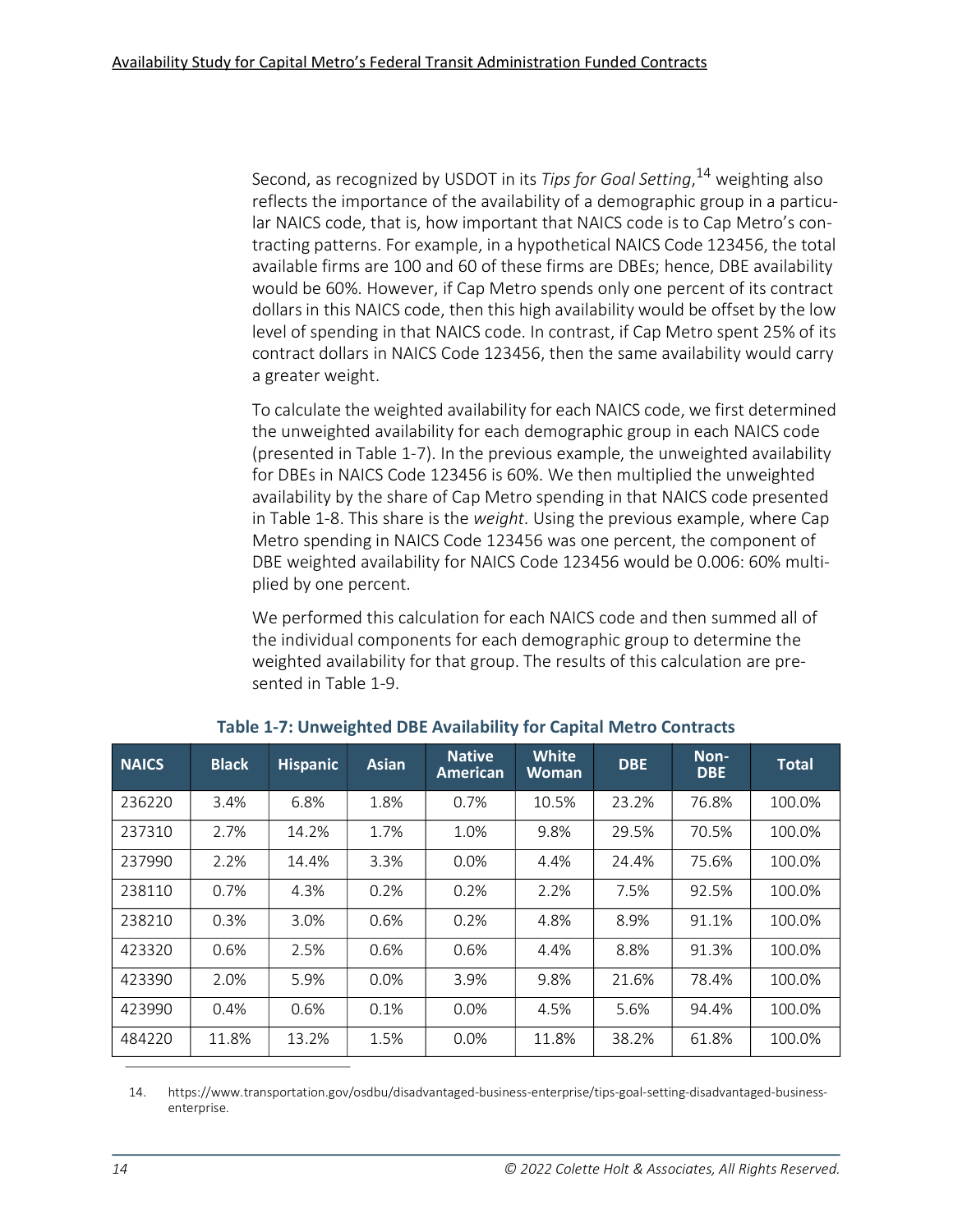| <b>NAICS</b> | <b>Black</b> | <b>Hispanic</b> | <b>Asian</b> | <b>Native</b><br><b>American</b> | <b>White</b><br><b>Woman</b> | <b>DBE</b> | Non-<br><b>DBE</b> | <b>Total</b> |
|--------------|--------------|-----------------|--------------|----------------------------------|------------------------------|------------|--------------------|--------------|
| 485991       | 0.0%         | 0.0%            | 0.0%         | 0.0%                             | 100.0%                       | 100.0%     | 0.0%               | 100.0%       |
| 485999       | 3.2%         | 0.0%            | 0.0%         | 0.0%                             | 0.0%                         | 3.2%       | 96.8%              | 100.0%       |
| 512110       | 0.5%         | 2.7%            | 0.3%         | 0.0%                             | 5.3%                         | 8.8%       | 91.2%              | 100.0%       |
| 531320       | 0.0%         | 1.2%            | 0.0%         | 0.0%                             | 7.7%                         | 8.9%       | 91.1%              | 100.0%       |
| 541310       | 1.8%         | 3.5%            | 1.4%         | 0.3%                             | 11.5%                        | 18.5%      | 81.5%              | 100.0%       |
| 541320       | 0.0%         | 1.7%            | 0.4%         | 0.0%                             | 4.6%                         | 6.7%       | 93.3%              | 100.0%       |
| 541330       | 1.9%         | 6.7%            | 4.7%         | 0.1%                             | 8.8%                         | 22.2%      | 77.8%              | 100.0%       |
| 541340       | 5.6%         | 19.4%           | 8.3%         | 0.0%                             | 25.0%                        | 58.3%      | 41.7%              | 100.0%       |
| 541370       | 2.5%         | 8.5%            | 1.0%         | 1.5%                             | 21.4%                        | 34.8%      | 65.2%              | 100.0%       |
| 541380       | 0.9%         | 1.2%            | 1.8%         | 0.0%                             | 3.4%                         | 7.4%       | 92.6%              | 100.0%       |
| 541410       | 0.9%         | 0.7%            | 0.4%         | 0.0%                             | 19.3%                        | 21.3%      | 78.7%              | 100.0%       |
| 541611       | 2.1%         | 1.4%            | 0.8%         | 0.2%                             | 7.2%                         | 11.8%      | 88.2%              | 100.0%       |
| 541613       | 0.8%         | 0.8%            | 0.5%         | 0.0%                             | 4.4%                         | 6.5%       | 93.5%              | 100.0%       |
| 541614       | 14.6%        | 4.9%            | 7.3%         | 0.0%                             | 7.3%                         | 34.1%      | 65.9%              | 100.0%       |
| 541620       | 1.9%         | 3.3%            | 1.9%         | 0.3%                             | 20.7%                        | 28.2%      | 71.8%              | 100.0%       |
| 541820       | 3.8%         | 3.5%            | 0.7%         | 0.0%                             | 16.1%                        | 24.1%      | 75.9%              | 100.0%       |
| 541910       | 1.7%         | 4.3%            | 0.9%         | 0.0%                             | 13.0%                        | 20.0%      | 80.0%              | 100.0%       |
| 541922       | 1.8%         | 1.3%            | 0.4%         | 0.0%                             | 7.6%                         | 11.2%      | 88.8%              | 100.0%       |
| 541990       | 0.4%         | 0.5%            | 0.2%         | 0.0%                             | 4.7%                         | 5.8%       | 94.2%              | 100.0%       |
| 561720       | 2.0%         | 2.3%            | 0.2%         | 0.0%                             | 4.6%                         | 9.1%       | 90.9%              | 100.0%       |
| 561730       | 1.5%         | 1.5%            | 0.2%         | 0.0%                             | 2.8%                         | 5.9%       | 94.1%              | 100.0%       |
| 561920       | 0.0%         | 5.7%            | 0.0%         | 0.0%                             | 7.5%                         | 13.2%      | 86.8%              | 100.0%       |
| 811192       | 1.0%         | 0.0%            | 0.0%         | 0.0%                             | 1.0%                         | 2.0%       | 98.0%              | 100.0%       |
| <b>Total</b> | 1.2%         | 2.3%            | 0.8%         | 0.1%                             | 6.4%                         | 10.8%      | 89.2%              | 100.0%       |

*Source: CHA analysis of Cap Metro data; Hoovers; CHA Master Directory*

These unweighted estimates can be used by Cap Metro as the starting point for setting narrowly tailored contract goals. The agency uses the B2Gnow electronic data collection and monitoring system, and the goal setting module has been designed specifically to interface with our study methodology and results.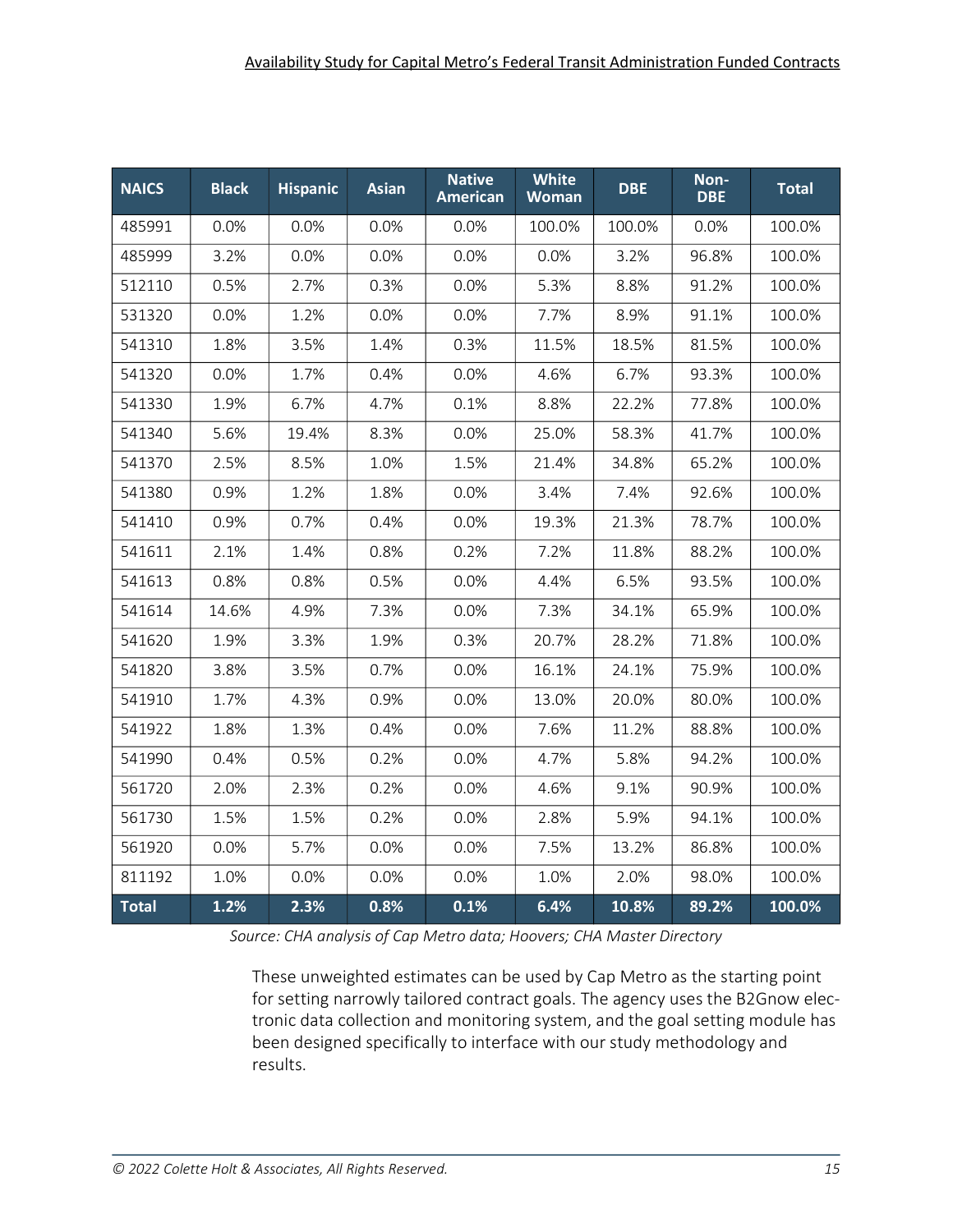| <b>NAICS</b> | <b>NAICS Code Description</b>                                                  | <b>WEIGHT (Pct Share</b><br>of Total Sector<br>Dollars) |
|--------------|--------------------------------------------------------------------------------|---------------------------------------------------------|
| 236220       | Commercial and Institutional Building Construction                             | 9.7%                                                    |
| 237310       | Highway, Street, and Bridge Construction                                       | 3.0%                                                    |
| 237990       | Other Heavy and Civil Engineering Construction                                 | 4.4%                                                    |
| 238110       | Poured Concrete Foundation and Structure Contractors                           | 0.02%                                                   |
| 238210       | Electrical Contractors and Other Wiring Installation<br>Contractors            | 0.1%                                                    |
| 423320       | Brick, Stone, and Related Construction Material Merchant<br>Wholesalers        | 0.6%                                                    |
| 423390       | Other Construction Material Merchant Wholesalers                               | 0.1%                                                    |
| 423990       | Other Miscellaneous Durable Goods Merchant Wholesalers                         | 0.01%                                                   |
| 484220       | Specialized Freight (except Used Goods) Trucking, Local                        | 0.2%                                                    |
| 485991       | Special Needs Transportation                                                   | 18.4%                                                   |
| 485999       | All Other Transit and Ground Passenger Transportation                          | 44.6%                                                   |
| 512110       | Motion Picture and Video Production                                            | 0.02%                                                   |
| 531320       | Offices of Real Estate Appraisers                                              | 0.003%                                                  |
| 541310       | Architectural Services                                                         | 0.3%                                                    |
| 541320       | Landscape Architectural Services                                               | 0.003%                                                  |
| 541330       | <b>Engineering Services</b>                                                    | 12.3%                                                   |
| 541340       | <b>Drafting Services</b>                                                       | 0.01%                                                   |
| 541370       | Surveying and Mapping (except Geophysical) Services                            | 0.4%                                                    |
| 541380       | <b>Testing Laboratories</b>                                                    | 0.9%                                                    |
| 541410       | Interior Design Services                                                       | 0.02%                                                   |
| 541611       | Administrative Management and General Management<br><b>Consulting Services</b> | 1.9%                                                    |
| 541613       | Marketing Consulting Services                                                  | 0.9%                                                    |
| 541614       | Process, Physical Distribution, and Logistics Consulting Services              | 0.01%                                                   |
| 541620       | <b>Environmental Consulting Services</b>                                       | 0.2%                                                    |
| 541820       | <b>Public Relations Agencies</b>                                               | 0.3%                                                    |
| 541910       | Marketing Research and Public Opinion Polling                                  | 0.1%                                                    |

### **Table 1-8: Distribution of Capital Metro Spending by NAICS Code (the Weights)**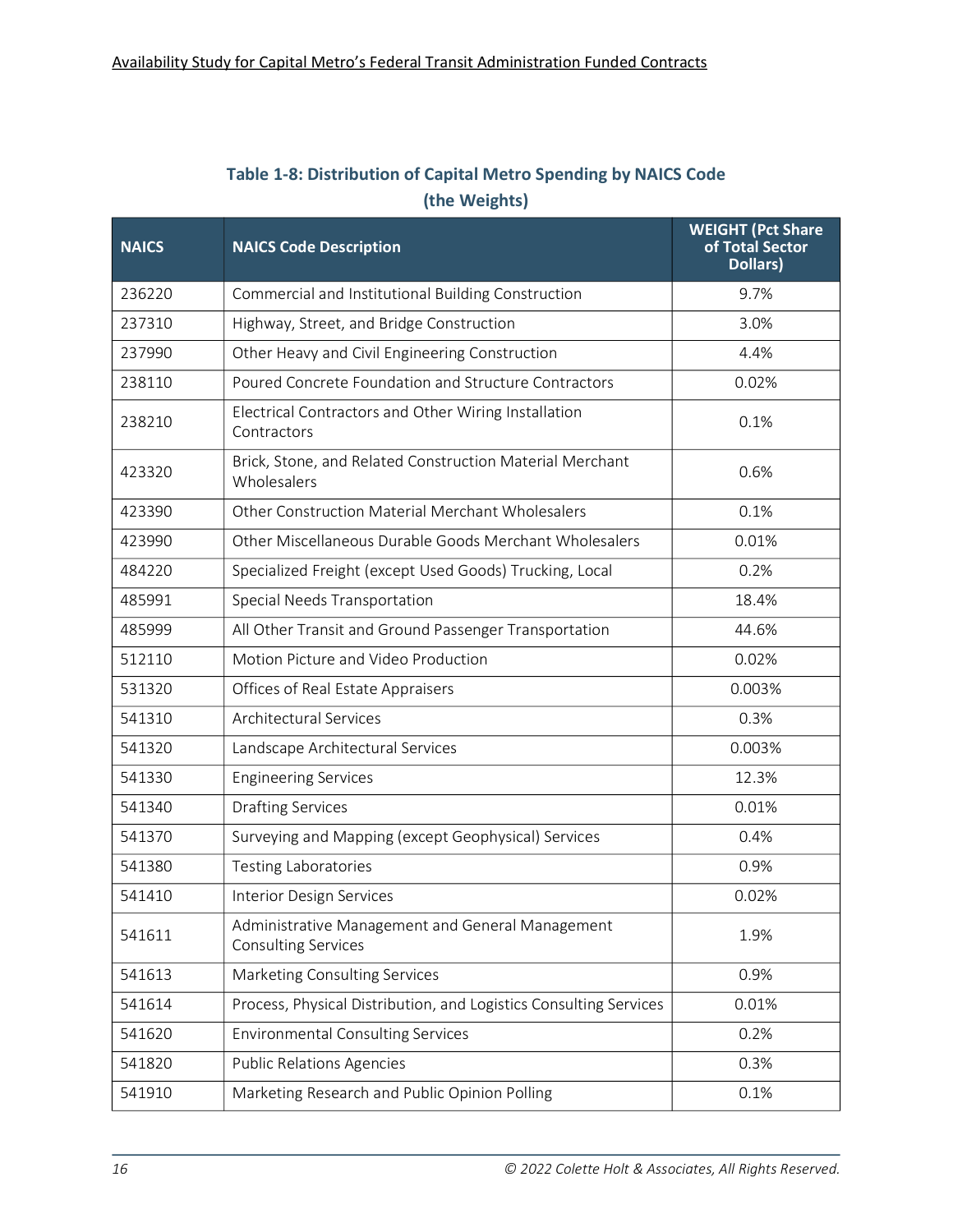| <b>NAICS</b> | <b>NAICS Code Description</b>                              | <b>WEIGHT (Pct Share</b><br>of Total Sector<br>Dollars) |
|--------------|------------------------------------------------------------|---------------------------------------------------------|
| 541922       | Commercial Photography                                     | 0.004%                                                  |
| 541990       | All Other Professional, Scientific, and Technical Services | 0.9%                                                    |
| 561720       | Janitorial Services                                        | 0.004%                                                  |
| 561730       | Landscaping Services                                       | 0.2%                                                    |
| 561920       | Convention and Trade Show Organizers                       | 0.01%                                                   |
| 811192       | Car Washes                                                 | 0.4%                                                    |
| <b>TOTAL</b> |                                                            | $100.0\%$                                               |

*Source: CHA analysis of Cap Metro data*

Table 1-9 presents the weighted availability results for each of the racial and gender categories. The aggregated availability of DBEs, weighted by Cap Metro's spending in its geographic and industry markets, is 27.7%. This overall, weighted DBE availability result can be used by Cap Metro to determine its triennial DBE goal.

#### **Table 1-9: Aggregated Weighted Availability for City Contracts**

| <b>Black</b> | Hispanic | <b>Asian</b> | <b>Native</b><br>American | <b>White</b><br><b>Woman</b> | <b>DBE</b> | <b>Non-DBE</b> | Total  |
|--------------|----------|--------------|---------------------------|------------------------------|------------|----------------|--------|
| 2.3%         | $2.7\%$  | 1.0%         | 0.1%                      | 21.5%                        | 27.7%      | 72.3%          | 100.0% |

*Source: CHA analysis of Cap Metro data; Hoovers; CHA Master Directory*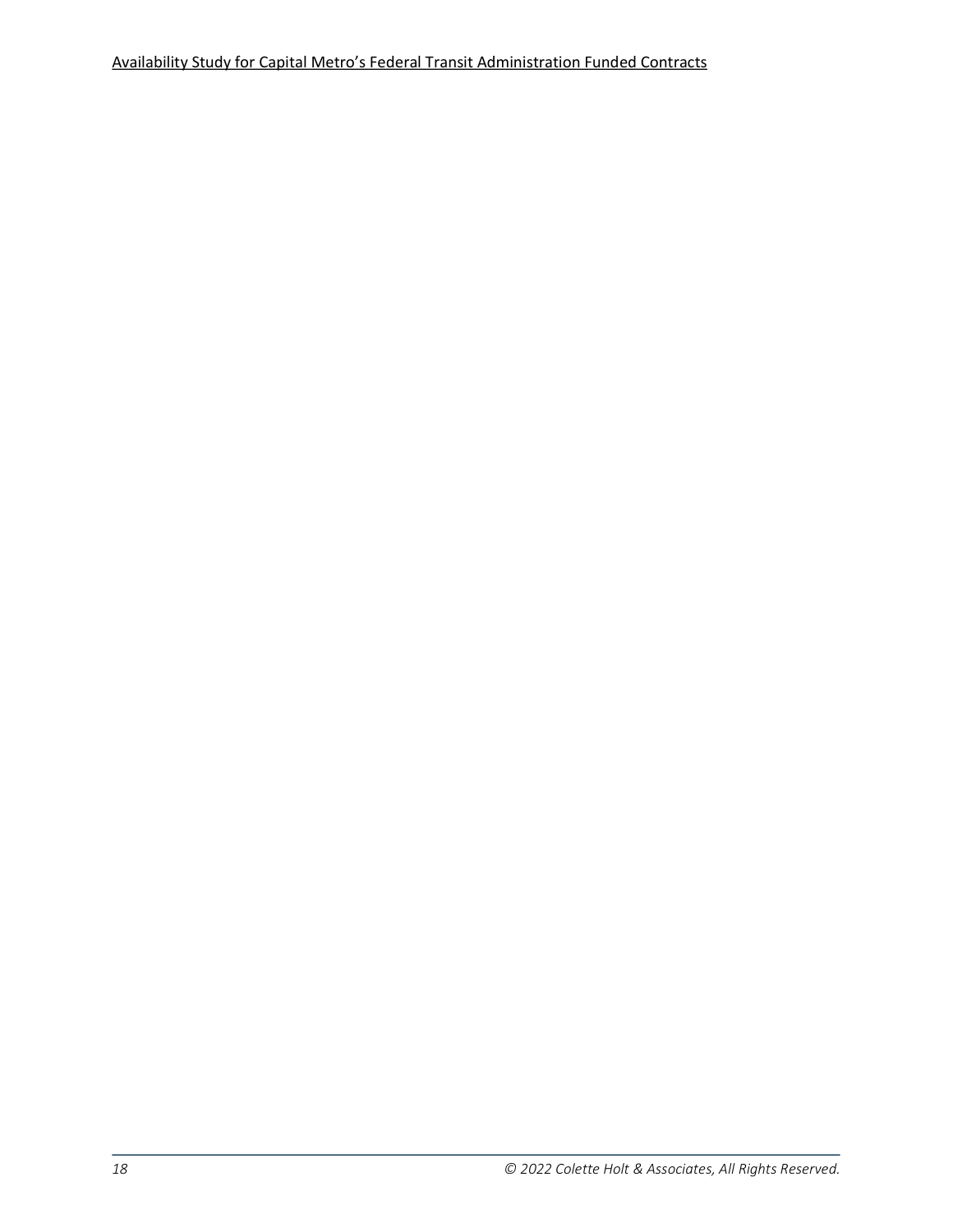# **APPENDIX A: UNWEIGHTED AND WEIGHTED AVAILABILITY**

Central to the analysis, under strict constitutional scrutiny, of an agency's contracting activity is understanding what firms could have received contracts. Availability has two components: unweighted availability and weighted availability. Below we define these two terms; why we make the distinction; and how to convert unweighted availability into weighted availability.

#### Defining Unweighted and Weighted Availability

*Unweighted availability* measures a group's share of all firms that could receive a contract or subcontract. If 100 firms could receive a contract and 15 of these firms are minority-owned, then MBE unweighted availability is 15% (15/100). *Weighted availability* converts the unweighted availability through the use of a weighting factor: the share of total agency spending in a particular NAICS code. If total agency spending is \$1M and NAICS Code AAAAAA captures \$100,000 of the total spending, then the weighting factor for NAICS code AAAAAA is 10% (\$100,000/\$1,000,000).

#### Why *Weight* the Unweighted Availability

It is important to understand *why* weighted availability should be calculated. A disparity study examines the overall contracting activity of an agency by looking at the firms that *received* contracts and the firms that *could have received* contracts. A proper analysis does not allow activity in a NAICS code that is not important an agency's overall spending behavior to have a disproportionate impact on the analysis. In other words, the availability of a certain group in a specific NAICS code in which the agency spends few of its dollars should have less importance to the analysis than the availability of a certain group in another NAICS code where the agency spends a large share of its dollars.

To account for these differences, the availability in each NAICS code is weighted by the agency's spending in the code. The calculation of the weighted availability compares the firms that received contracts (utilization) and the firms that could receive contracts (availability). Utilization is a group's share of total spending by an agency; this metric is measured in dollars, *i.e*., MBEs received eight percent of all dollars spent by the agency. Since utilization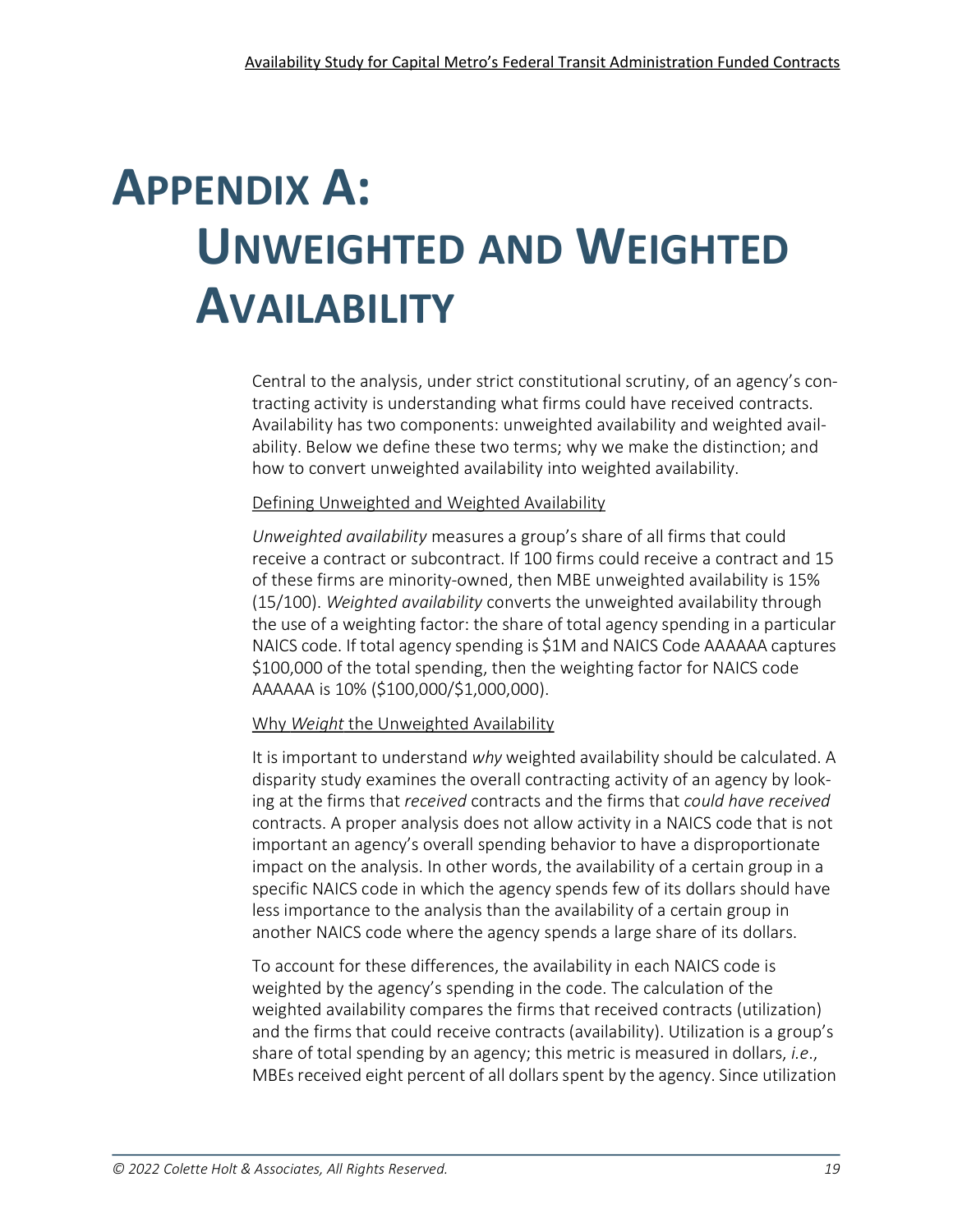is measured in dollars, availability must be measures in dollars to permit an "apples-to-apples" comparison.

#### How to Calculate the Weighted Availability

Three steps are involved in converting unweighted availability into weighted availability:

- 1. Determine the unweighted availability
- 2. Determine the weights for each NAICS code
- 3. Apply the weights to the unweighted availability to calculate weighted availability

The following is a hypothetical example illustrating the three steps in determining weighted availability.

Table A contains data on unweighted availability measured by the number of firms:

| <b>NAICS</b>  | <b>Black</b> | <b>Hispanic</b> | <b>Asian</b> | <b>Native</b><br>American | <b>White</b><br><b>Women</b> | Non-<br>M/W/DBE | <b>Total</b> |
|---------------|--------------|-----------------|--------------|---------------------------|------------------------------|-----------------|--------------|
| AAAAAA        | 10           | 20              | 20           | 5                         | 15                           | 400             | 470          |
| <b>BBBBBB</b> | 20           | 15              | 15           | 4                         | 16                           | 410             | 480          |
| CCCCCC        | 10           | 10              | 18           | 3                         | 17                           | 420             | 478          |
| <b>TOTAL</b>  | 40           | 45              | 53           | 12                        | 48                           | 1230            | 1428         |

**Table B:** 

Unweighted availability measured as the share of firms requires us to divide the number of firms in each group by the total number of firms (the last column in Table A). For example, the Black share of total firms in NAICS code AAAAAA is 2.1% (10/470). Table B presents the unweighted availability measure as a group's share of all firms.

| <b>NAICS</b>  | <b>Black</b> | <b>Hispanic</b> | <b>Asian</b> | <b>Native</b><br><b>American</b> | <b>White</b><br><b>Women</b> | Non-<br>M/W/DBE | <b>Total</b> |
|---------------|--------------|-----------------|--------------|----------------------------------|------------------------------|-----------------|--------------|
| AAAAAA        | 2.1%         | 4.3%            | 4.3%         | 1.1%                             | 3.2%                         | 85.1%           | 100.0%       |
| <b>BBBBBB</b> | 4.2%         | 3.1%            | 3.1%         | 0.8%                             | 3.3%                         | 85.4%           | 100.0%       |
| CCCCCC        | 2.1%         | 2.1%            | 3.8%         | 0.6%                             | 3.6%                         | 87.9%           | 100.0%       |
| <b>TOTAL</b>  | 2.8%         | 3.2%            | 3.7%         | 0.8%                             | 3.4%                         | 86.1%           | 100.0%       |

**Table C:**